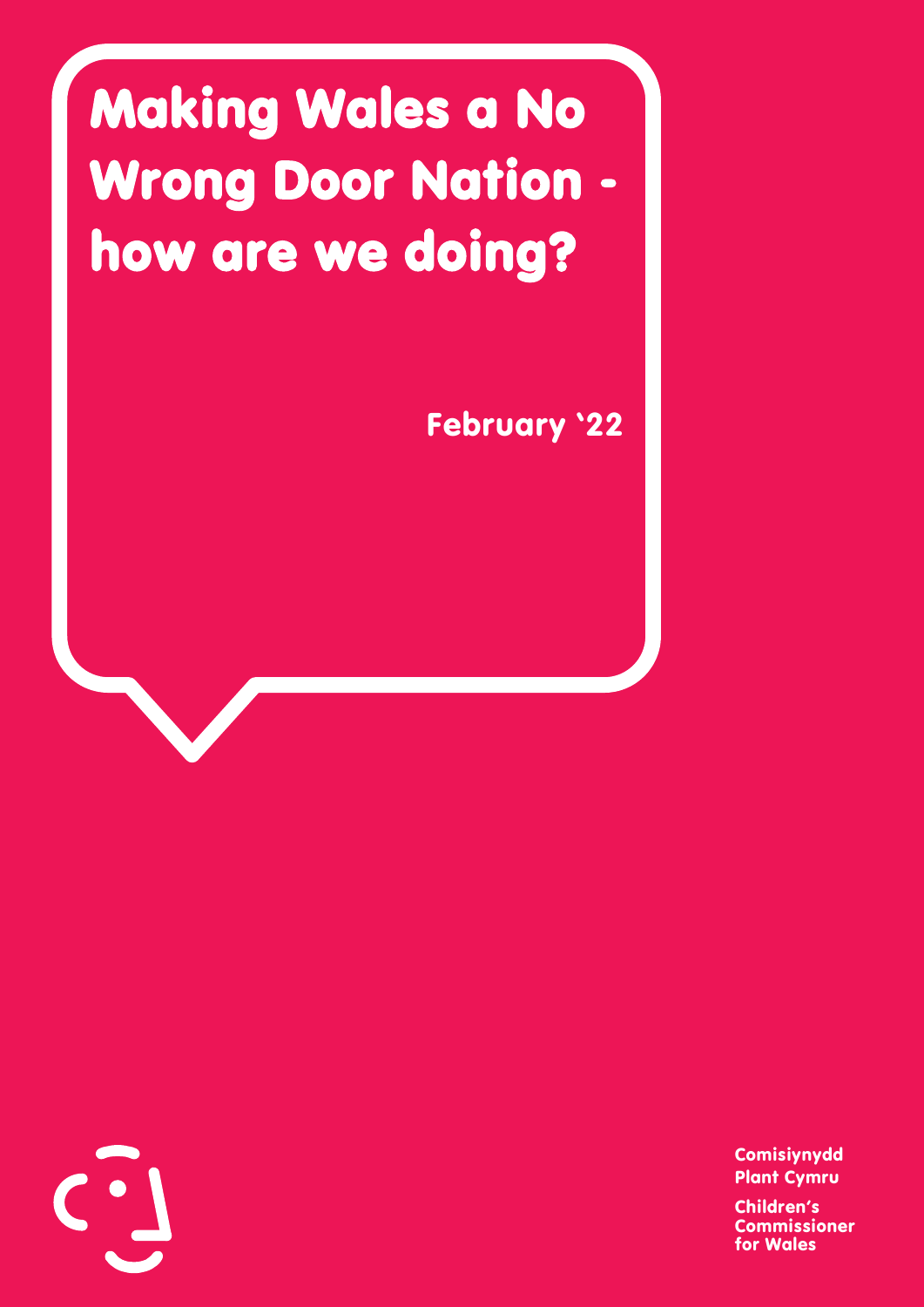# Contents

|                                                                                   | Page            |
|-----------------------------------------------------------------------------------|-----------------|
| Introduction from Professor Sally Holland, Children's Commissioner for Wales      | 3               |
| <b>Tricky Words</b>                                                               | $\frac{5}{7}$   |
| <b>What we did</b>                                                                |                 |
| <b>What we found</b>                                                              | 8               |
| Key barriers holding back a No Wrong Door in Wales                                | 9               |
| What do we want Regional Partnership Boards (RPBs) and Welsh Government to do now | $\overline{11}$ |
| What we'll do next                                                                | 13              |
| <b>Annex 1</b>                                                                    | 14              |
| Regional Partnership Boards' responses to our recommendations from 2020           |                 |
| <b>Recommendation 1</b>                                                           | 16              |
| <b>Examples of positive progress</b>                                              |                 |
| <b>Recommendation 2.1</b>                                                         | 20              |
| <b>Recommendation 2.2</b>                                                         | 20              |
| <b>Examples of positive progress</b>                                              | 21              |
| <b>Recommendation 2.3</b>                                                         | 22              |
| <b>Examples of positive progress</b>                                              | 22              |
| <b>Recommendation 3</b>                                                           | 23              |
| <b>Examples of positive progress</b>                                              | 24              |
| <b>Recommendation 3.2</b>                                                         | 25              |
| <b>Examples of positive progress</b>                                              | 25              |
| <b>Recommendation 3.3</b>                                                         | 26              |
| <b>Examples of positive progress</b>                                              | 26              |
| <b>Annex 2</b>                                                                    | 27              |
| Welsh Government's response to our recommendations from 2020                      |                 |
| <b>Contact details</b>                                                            | 32              |
|                                                                                   |                 |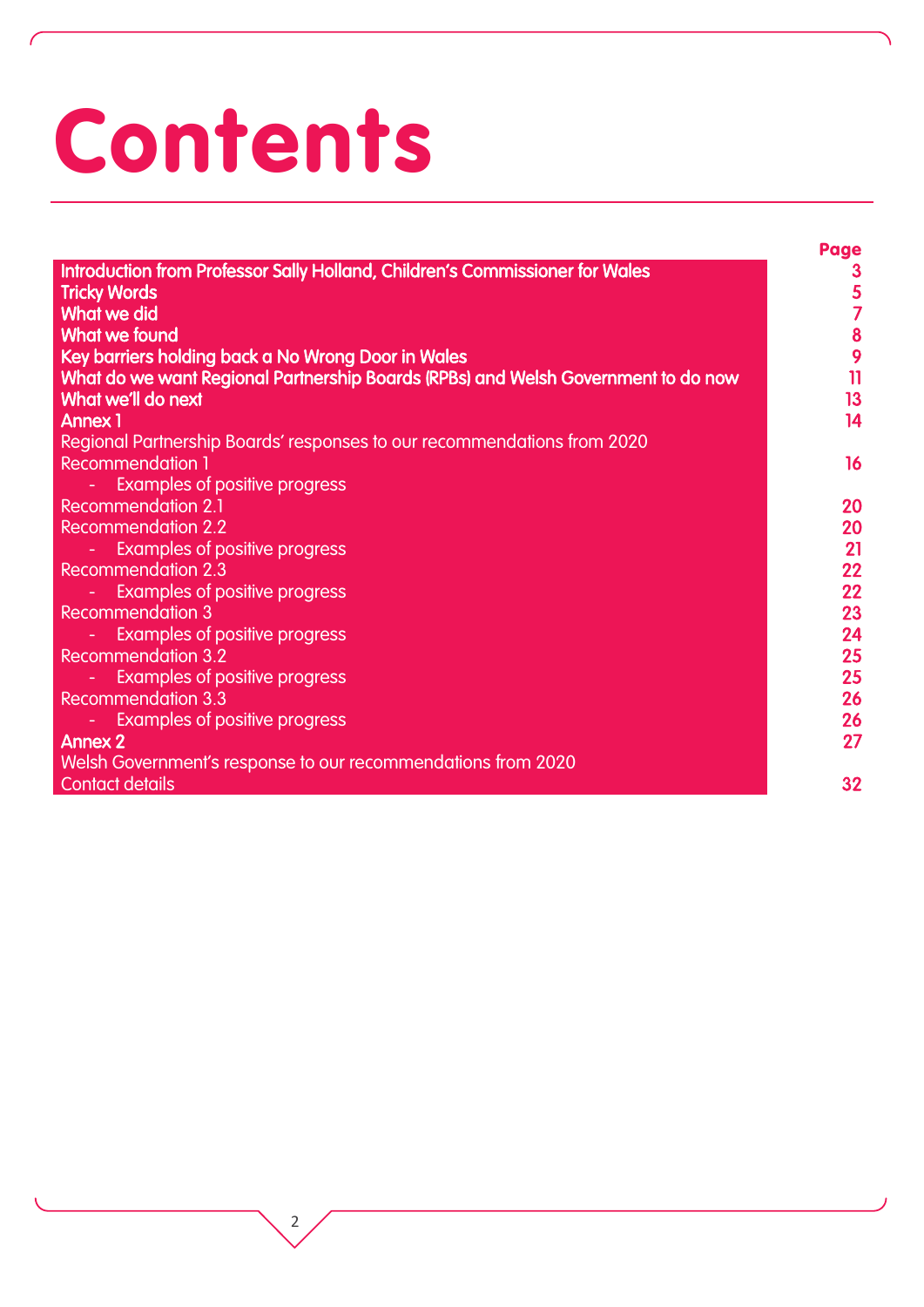## Introduction

#### Introduction by Professor Sally Holland, Children's Commissioner for Wales

In 2019-20 my team and I visited every Regional Partnership Board in Wales to find out how services were working together to support children with complex needs. As I result, I made a call for every region to adopt a 'No Wrong Door' commitment so that children and their families would not get bounced between services or get doors shut in their faces. In autumn 2021 we visited again and this follow-up report is about what progress has been made.

- Ethan, 11, has a mild learning disability and his school have recently referred him for a neurodevelopmental assessment as they think he may have autism. He has recently been expressing suicidal thoughts. The local Single Point of Access team in the health board's Child and Adolescent Mental Health Service have arranged a joint appointment for Ethan with a paediatrician and a psychiatrist. Their Early Intervention Service have met his parents and his school to give advice and training on consistent support and responses for Ethan.
- o Elen, age 14 has had lots of worries since her Dad died of Covid 6 months ago. She's been drinking alcohol and has been excluded from school recently after punching another pupil. Her school have referred her to a local wellbeing panel and within two weeks she has seen a primary mental health worker, been offered a support group for bereaved children and her mother has been offered parenting support.
- o Grace, 16, has Downs Syndrome and complex physical health needs. A transitions key-worker from a third-sector project, which is jointly funded by the local authority and health board, supports Grace and her parents plan her future health, education, care and housing needs. The key-worker ensures that the plan is co-ordinated across all services.

These are examples of what a No Wrong Door approach looks like. For many children and families in Wales this is not yet their experience when seeking support, but there are examples of this happening already. We have no excuse not to be aiming for No Wrong Door to be the norm everywhere in Wales.

No Wrong Door touches on many children's human rights under the United Nations Convention on the Rights of the Child (UNCRC), including article  $24$  — the right to the best possible standard of healthcare; article 20 – the right to special help if a child does not live with their family; and article 23 – the right to special care if a child has a disability or mental health issue. It is the job of Regional Partnership Boards (RPBs) to bring services together to meet children's needs, with a particular duty for children with complex health and social care needs.

I begin by thanking every Regional Partnership Board in Wales for your engagement with us. Each Board dedicated time and resource to responding to our requests for information and to meet directly with the Board. The period since March 2020 has been unlike any other in our lifetimes, and those who sit around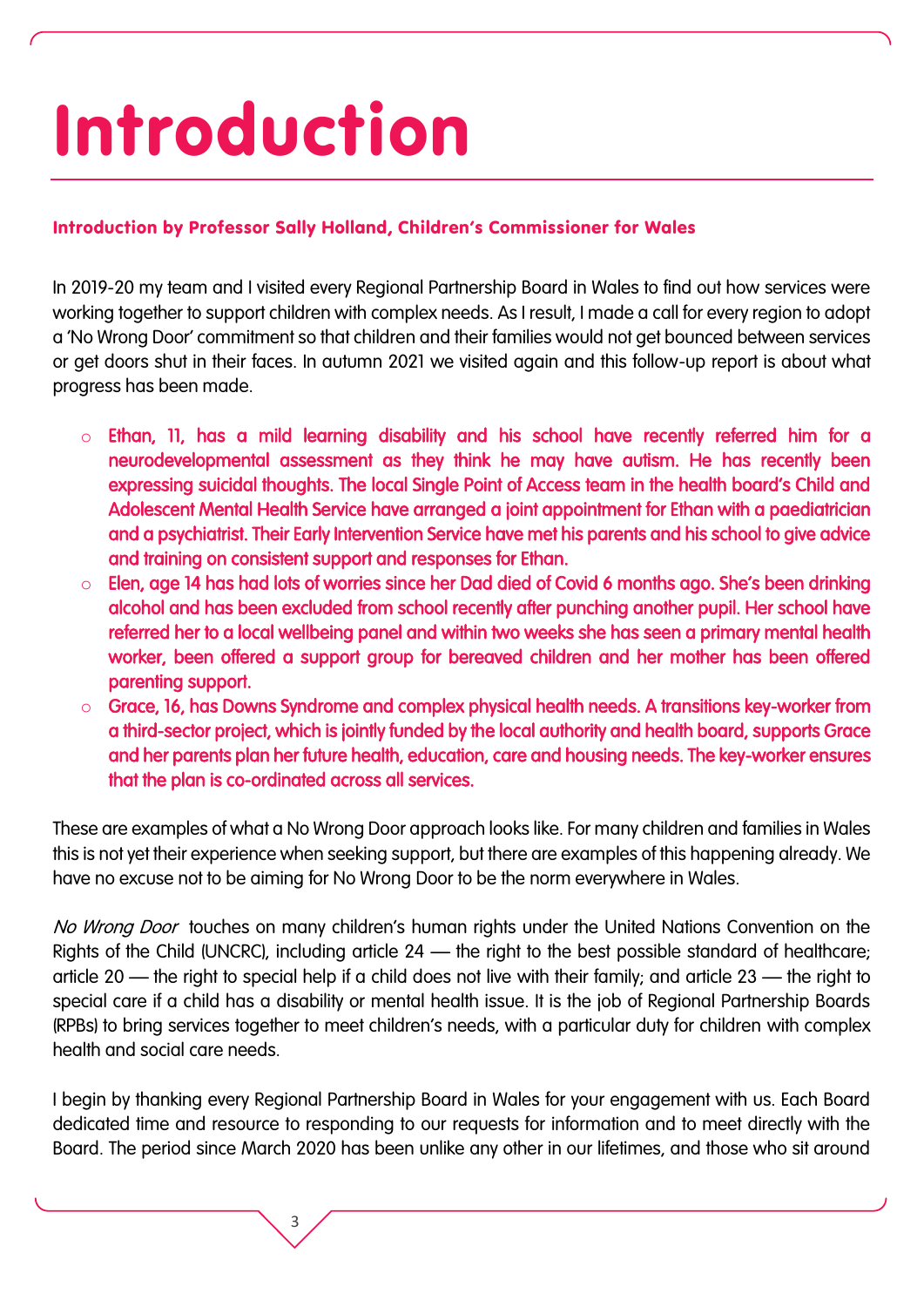the RPB tables are often those at the coal face of service delivery which does its best to keep our children and young people safe, healthy and happy. I would like to pay tribute to the work you do, and thank you for sparing some of your time to meet with me, and to respond to my recommendations in the constructive way you have.

I'd also like to pay particular thanks to the young people who have contributed to this project and advised both me and the Deputy Minister for Mental Health and Well-being on their priority areas for action by RPBs. The young people were well supported by T4CYP, Children in Wales and Our Minds our Future Wales, to play a full and active part on a series of important meetings and discussions, and their contributions have been invaluable in shaping our report and recommendations.

The impact of the pandemic on services for children and young people is far reaching and severe. Understandably, this has affected the RPBs' ability to deliver on some of their plans. However, I have to say I have been impressed overall by the Boards' commitment to the continued delivery of children and young people's services and to maintain some headspace for future planning on how to create a No Wrong Door approach for Wales.

There are areas, however, where I am disappointed not to have seen further progress, and I will outline these further on in this report.

As well as recommendations to RPBs, I also asked Welsh Government to respond to a set of recommendations. Again, given the huge pressures on the government and our public services at this time, parts of their response has been impressive. There are of course key areas where I think Welsh Government could do more, which I will also outline here.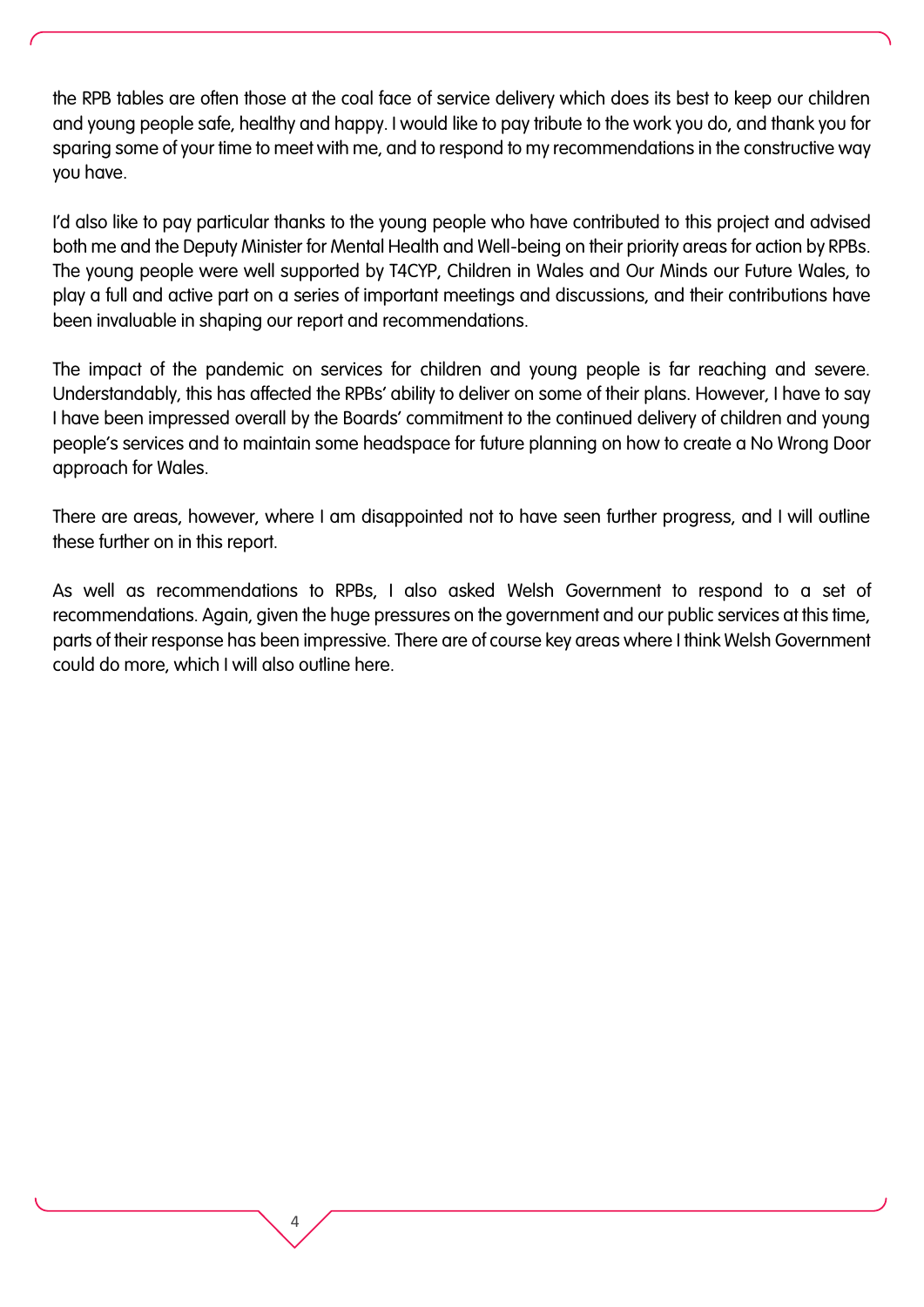## Tricky words

In this report we will mentions lots of different organisations and experiences. Some of the words may be tricky, so we've created a list of tricky words here for you to check your understanding.

| <b>Regional Partnership Boards (we will mostly</b><br>say RPB)                                                | The Boards work to find out what the needs of the<br>people in their region are, and to bring health,<br>social services, education and other services<br>together to meet their needs.                                                                                                                                                                                                                                                 |
|---------------------------------------------------------------------------------------------------------------|-----------------------------------------------------------------------------------------------------------------------------------------------------------------------------------------------------------------------------------------------------------------------------------------------------------------------------------------------------------------------------------------------------------------------------------------|
| <b>Children's Commissioner for Wales</b>                                                                      | Sally Holland is the Children's Commissioner for<br>Wales. Sally's job is to make sure all children and<br>young people in Wales get their children's rights.                                                                                                                                                                                                                                                                           |
| United Nations Convention on the Rights of<br>the Child (UNCRC) We will also say Children's<br><b>Rights.</b> | The UNCRC is a list of rights all children and young<br>people have. Children's Rights are the things you<br>need to grow up feeling happy, healthy and safe                                                                                                                                                                                                                                                                            |
| The Together for Children and Young People<br>Programme (you might see it written as<br>T4CYP)                | The Programme was set up to improve the<br>emotional wellbeing and mental health services /<br>support for children and young people in Wales.<br>The people working for the Programme created the<br>NEST / NYTH framework.                                                                                                                                                                                                            |
| <b>NEST / NYTH</b>                                                                                            | NEST stands for Nurturing; Empowering; Safe;<br>Trusted. NYTH = rhoi Nerth; Ymddiried; Tyfu'n<br>ddiogel; Hybu.<br>NEST / NYTH is the name of a plan for every region<br>of Wales to create a wraparound support system<br>for children and young people's mental health and<br>wellbeing. It aims to make expertise and advice<br>quicker to access, and to support adults supporting<br>children to have the tools they need to help. |
| <b>Region</b>                                                                                                 | There are 7 RPBs for 7 regions of Wales — these<br>are the areas which each RPB works in. They cover<br>the same areas as Health Boards                                                                                                                                                                                                                                                                                                 |
| <b>Local Authority (you might see it written as</b><br>LA)                                                    | Responsible for delivering public services in your<br>local area                                                                                                                                                                                                                                                                                                                                                                        |
| Local Health Board (you might see it written<br>as LHB)                                                       | Responsible for health services in your local area                                                                                                                                                                                                                                                                                                                                                                                      |
| <b>Mental Health and wellbeing</b>                                                                            | Good mental health means being generally able to<br>think, feel and react in the ways that you need and<br>want to live your life. But if you go through a period<br>of poor mental health you might find the ways<br>you're frequently thinking, feeling or reacting<br>become difficult, or even impossible, to cope with.                                                                                                            |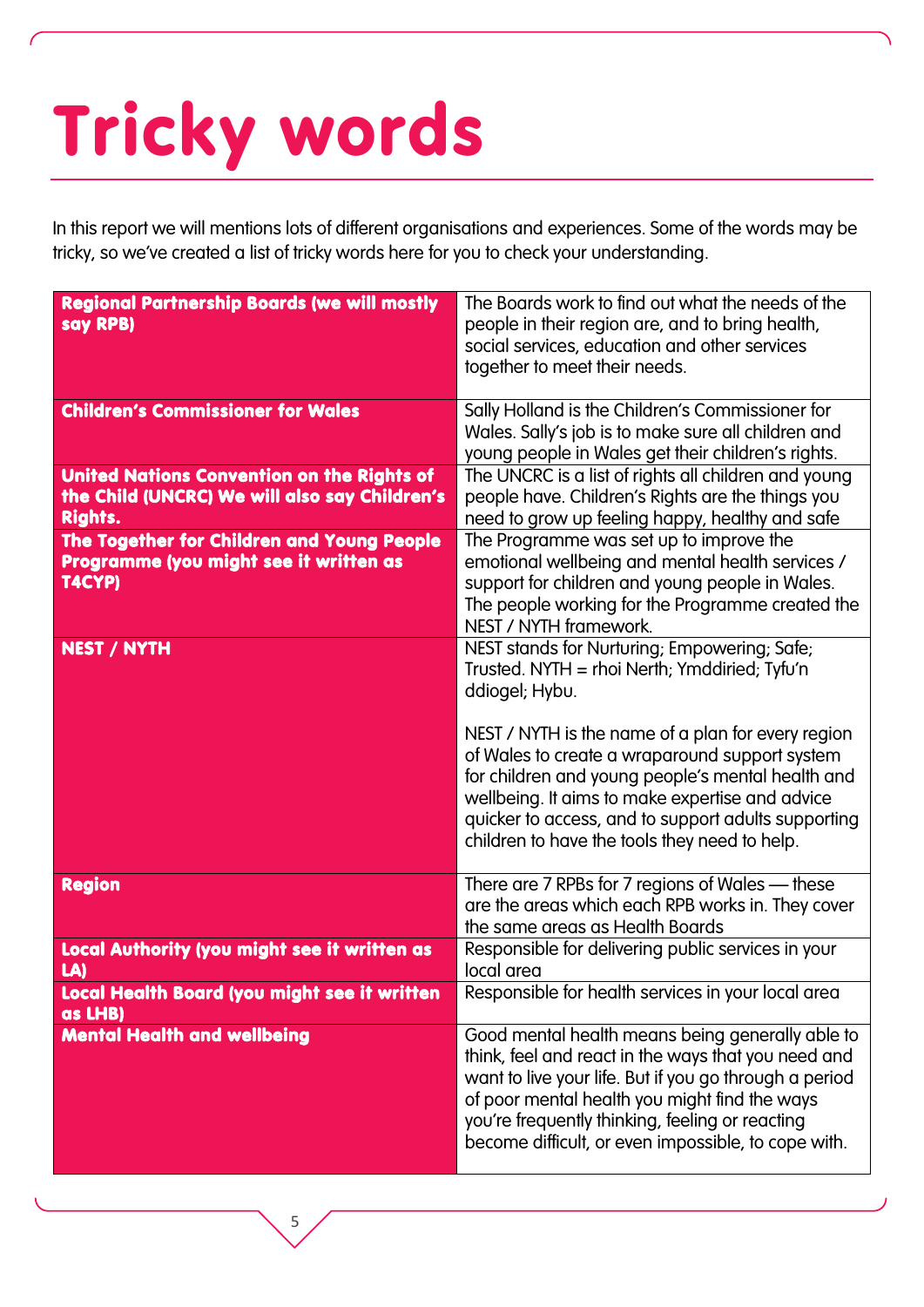|                                             | Wellbeing is a state of being comfortable, healthy  |  |
|---------------------------------------------|-----------------------------------------------------|--|
|                                             | and happy.                                          |  |
| <b>Complex needs</b>                        | Children with disabilities and/or illness           |  |
|                                             | Children who are care experienced<br>$\circ$        |  |
|                                             | Children who are in need of care and                |  |
|                                             | support                                             |  |
|                                             | Children who are at risk of becoming looked         |  |
|                                             | after                                               |  |
|                                             | Children with emotional and behavioural             |  |
|                                             | needs.                                              |  |
| <b>Additional Learning Needs (ALN)</b>      | Having a learning difficulty or disability which    |  |
|                                             | means they need extra support for their learning    |  |
| <b>No Wrong Door (or NWD)</b>               | The approach the Children's Commissioner has        |  |
|                                             | called for, for young people to get the help they   |  |
|                                             | need wherever they ask for it - so they aren't told |  |
|                                             | they've knocked on the 'wrong door'                 |  |
| <b>Population Needs Assessment (or PNA)</b> | Each Board has to assess the need for services and  |  |
|                                             | how those services and provided in their area up to |  |
|                                             | 2027, and prepare a report by April 2022.           |  |

6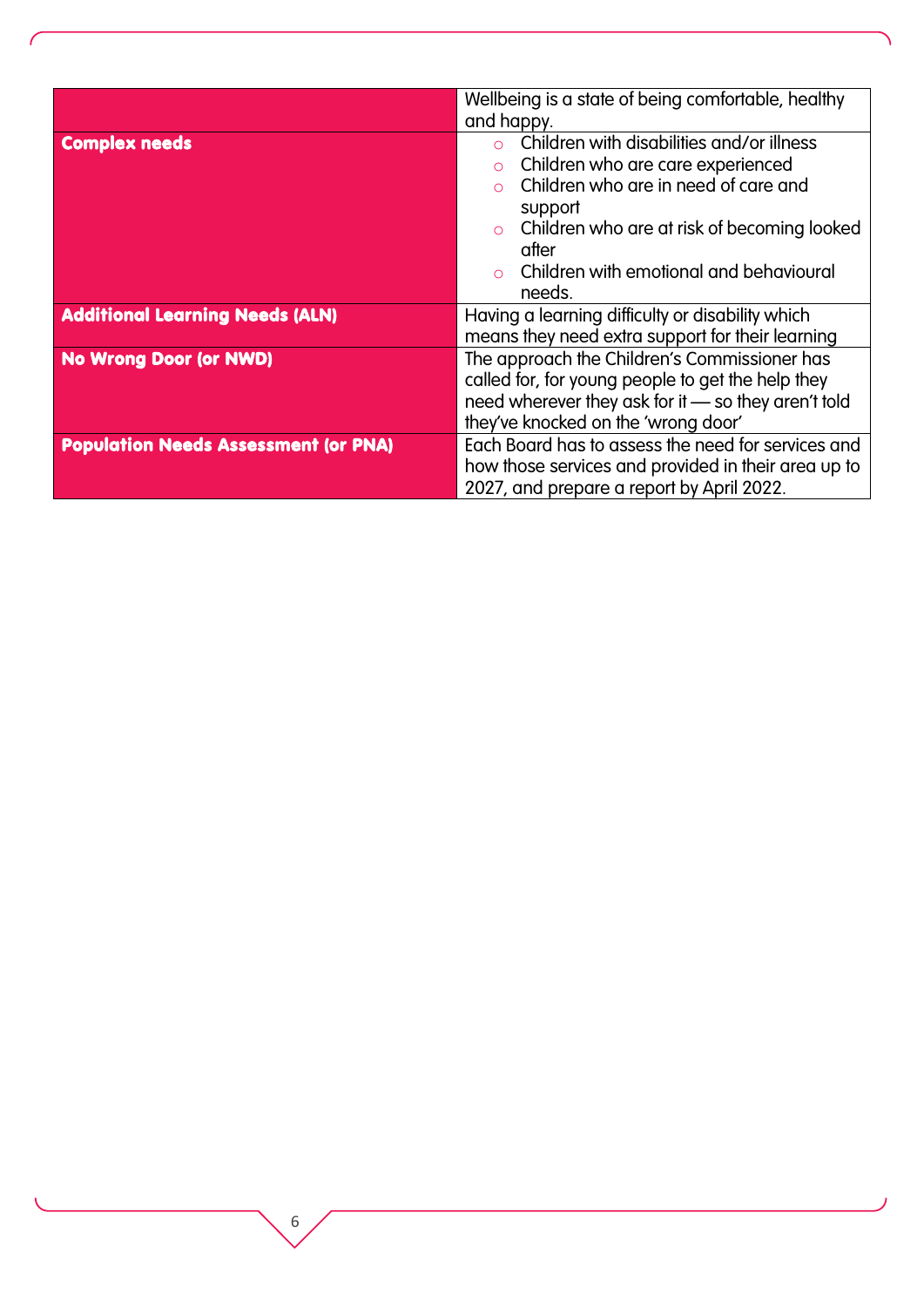## What we did

In 2019/20, we visited every RPB in Wales to find out what they were doing to support children and young people, particularly those with complex needs, in their region. In June 2020 we published our report on the findings from those visits called No Wrong Door — [bringing services together to meet children's needs](https://www.childcomwales.org.uk/publications/no-wrong-door-bringing-services-together-to-meet-childrens-needs/).

Between July and November 2021, we requested written updates from every RPB on their No Wrong Door plans in relation to that report's five recommendations, and met again with every RPB in Wales. As well as requesting written responses to our recommendations, we also asked them to respond to three examples of real life experiences of children and young people who had not received the joined up service they should have (drawn from our *Investigations and Advice service)*, setting out how their Board's ongoing work and future plans will make a difference to prevent these bad experiences happening to other children and young people.

For part of this project, we have worked alongside the NHS improvement Programme Together for Children and Young People (T4CYP), as they have developed their [NEST / NYTH Framework,](https://collaborative.nhs.wales/networks/wales-mental-health-network/together-for-children-and-young-people-2/the-nest-framework/) which is designed to support RPBs and all partners in a whole system approach to bring services together to support children and young people's mental health and wellbeing. The key principles of this framework include a No Wrong Door approach, and we believe this framework reflects our priorities for creating a service which designs services to wrap around children and young people's needs, rather than expecting children and young people to fit into existing services.

In November 2021, we teamed up with the T4CYP programme to work with a group of young people to discuss No Wrong Door and the NEST / NYTH Framework. The young people came up with a set of priorities for mental health and emotional wellbeing, and a series of questions for the RPBs about their plans. On 30 November 2021, the young people were then able to [put these questions](https://collaborative.nhs.wales/networks/wales-mental-health-network/together-for-children-and-young-people-2/the-nest-framework/nyth-nest-documents/joint-event-with-the-childrens-commissioner-and-rpbs/) directly to representatives of every RPB in Wales.

The following week, in early December, the young people met the Deputy Minister for Mental Health and Well-being, Lynne Neagle MS and presented to her what they had heard from RPBs. They also asked her lots of questions about what she and the Welsh Government are doing to improve these services.

This report sets out a series of key findings from the meetings with the Boards, plus what we want RPBs and the Welsh Government to do next.

Annexes 1 and 2 set out in more detail how RPBs and Welsh Government are progressing in responding to each of our recommendations. Annex 3 lists our formal recommendations from this report.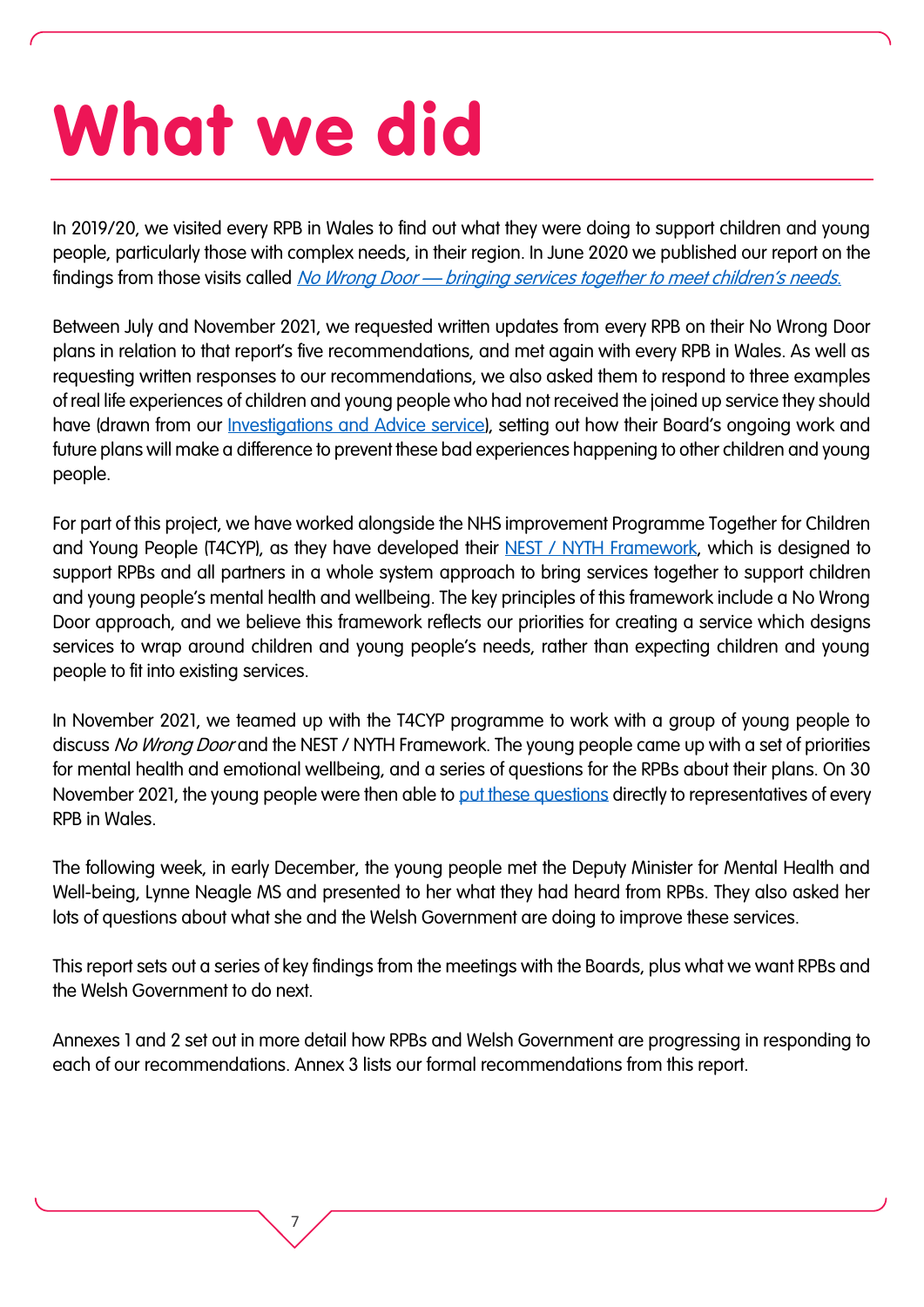## What we found

- o Every RPB has a plan for children's provision, and has begun to make changes towards a No Wrong Door approach.
- o Every RPB now has a group dedicated to children's issues, which reports in to the main Board.
- o There are some really encouraging examples of taking a No Wrong Door approach which include:
	- Several Boards have improved how children's mental health professionals support and train up other professionals in places like schools and social care.
	- Some Boards have plans to create new 'sanctuary' or drop-in centres for children experiencing a mental health or acute emotional distress.
	- Most Boards have plans to create new places to stay overnight or for a few days if they need it, for children and young people with complex needs, or who are experiencing a mental health crisis. These will help to avoid children being admitted to hospital, or being placed many miles away from home, when this is not necessary or in their best interests. Some of these plans are advanced and the new provision will begin in 2022.
	- In several regions, children's mental health crisis teams have extended their operations. In some areas this means they will operate 24/7, which is very welcome, especially given the current difficulties around recruitment of NHS staff.
	- Most Boards have, or will soon have, new systems for supporting children with Learning Disabilities who are making the transition from children's to adult services.
	- Most Boards have plans for new therapeutic accommodation for young people with complex mental health and social care needs who often have to move a long way from home to be looked after currently. Their start-up costs receive direct funding from Welsh Government and some will open in 2022.
- Some Boards could tell us how they themselves have worked directly with children and young people, and how they have made information about services more accessible. One Board has a shadow RPB made up of young people, for example.
- We are pleased with the development of the new NEST / NYTH framework, designed to support RPBs to deliver a 'whole system approach' meaning that children and young people get the right support from the right people, first time. The NEST/NYTH framework includes No Wrong Door as one of its key principles. Boards have engaged positively with the new NEST / NYTH framework and all have a plan to work within this framework.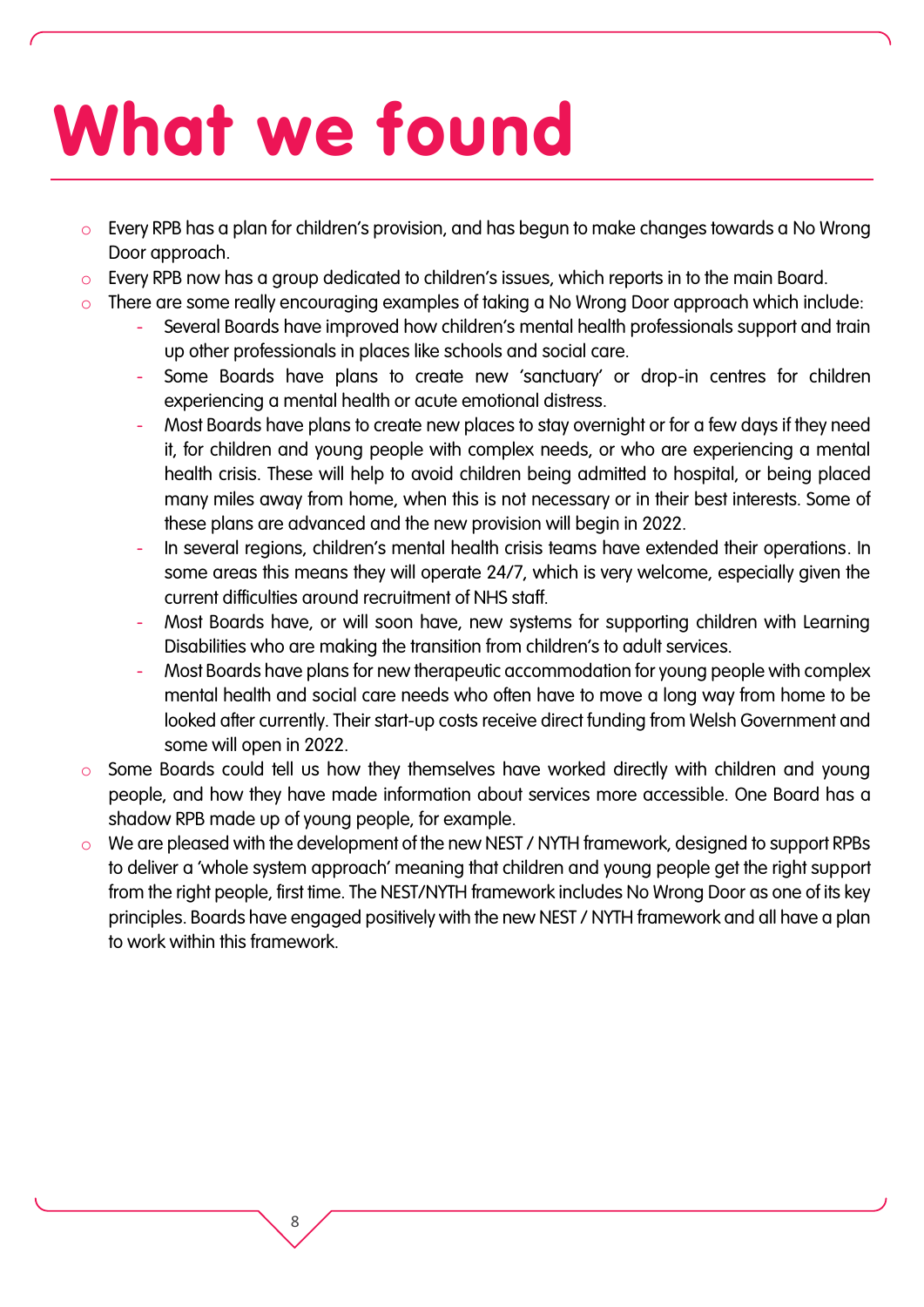## Key barriers holding back a No Wrong Door **Wales**

- o Children and young people are still, every day in Wales, being told they have come to the wrong door when they reach out for support with their mental health, emotional or behavioural needs. We know this from our own case work service and also because RPBs themselves report this.
- o We continue to have a situation where children with the highest level of need receive a service that does not meet their needs because health and local authorities cannot agree on the placement and the 'Continuing Care' funding required. Others face lengthy delays while funding is agreed and this is being discussed in their presence. There is [Welsh Government guidance](https://gov.wales/sites/default/files/publications/2020-03/the-children-and-young-peoples-continuing-care-guidance.pd) that says agencies must work together where continuing care is needed for children, but it only says that local health boards (LHBs) and local authorities (LAs) *may* jointly fund the care, which in practice is leading to regular disagreements, which leave children and their families in limbo and without the support that has been assessed to be required. It was striking that every Regional Partnership Board reported that they have not solved this issue. This is completely unacceptable. We think Welsh Government needs to step in and prevent this from happening; current guidance is not having sufficient impact on children's experiences.
- Boards have committed to creating new safe accommodation for children and young people with complex needs. This is very welcome. However, at this stage these are mainly assessment units providing short term support while a further placement is arranged. We think that there may be a need to develop some longer-term provision for those young people who cannot be successful supported to return home or to foster care.
- Waiting times for an assessment for a neurodevelopmental condition (for children with suspected Autism, ADHD and other similar conditions) are extremely long, and in the meantime children and their families can receive very little if any support. There are some good plans being developed at a national level on this, but in the meantime plans for improving support within the regions is patchy.
- $\circ$  When children may have *both* a neurodevelopmental condition *and* poor mental health they often receive a very disjointed service, despite this being very common.
- Regions have different views on what the RPB's role is. They should have oversight over the services in their region and make plans for delivering - making sure different parts of the region learn from other areas' good practice, and making sure services are joined up to meet complex needs. Some seem to focus more on responding to national funding opportunities than on having a strategic overview, but this is improving in most areas.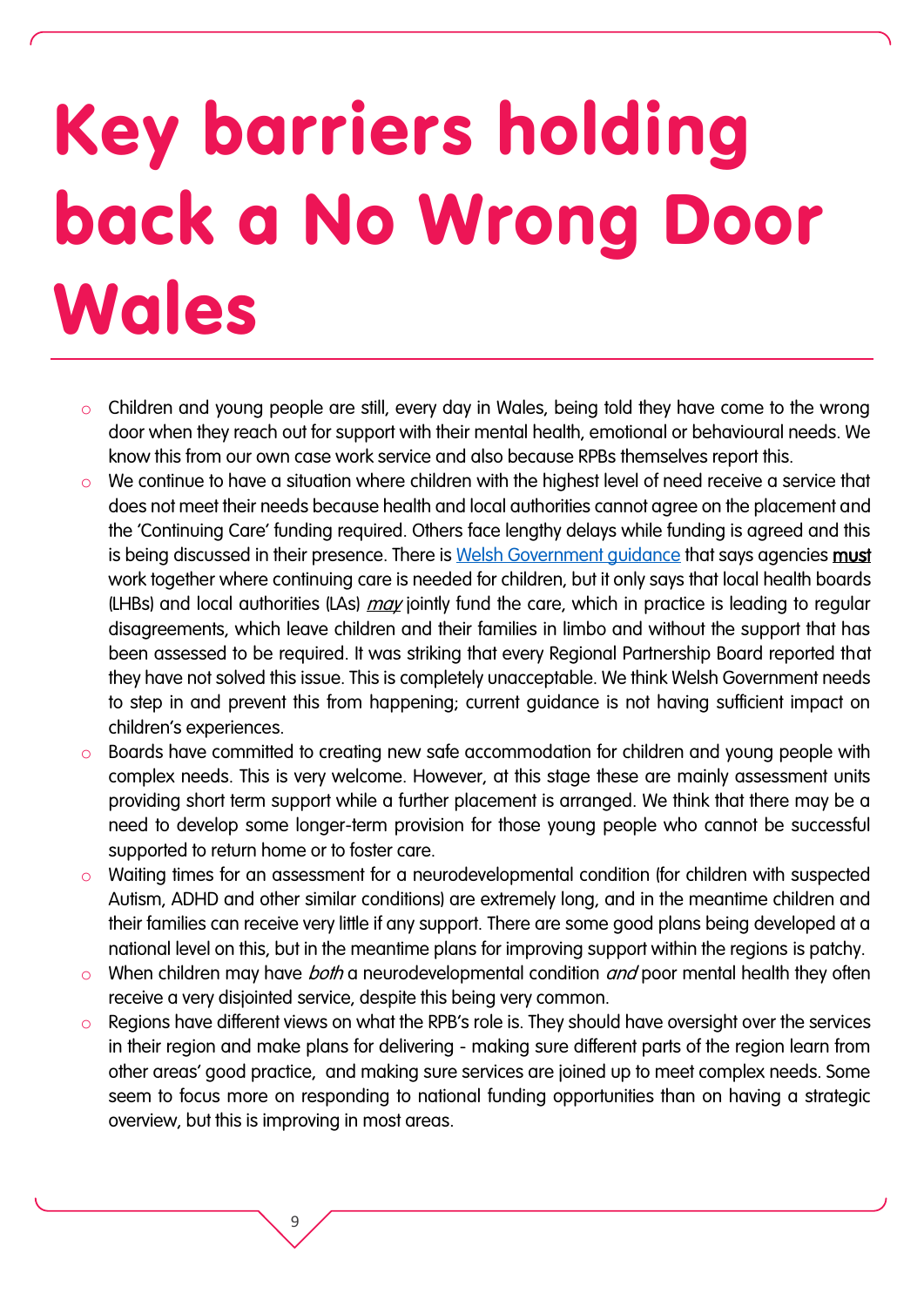- o Despite shared learning events being organised, members of the RPBs were often unaware of developments in other regions or areas within their own region, which may help them with their own No Wrong Door approach. This included plans for new safe accommodation where some RPBs felt barriers were significant, and would like to learn from others how arrangements have been brokered in their region.
- o Not all RPBs are yet in a position to confidently deliver the NEST / NYTH framework as part of their current operations. They need ongoing support, and to be properly monitored to make sure they are delivering. This needs to be organised by Welsh Government. The extension of the T4CYP programme to September 2022 is a welcome step in this regard.
- o Clearly there are other systemic issues holding back progress, including the current extreme pressure on services, with the well documented issue over recruitment which is affecting many services acutely.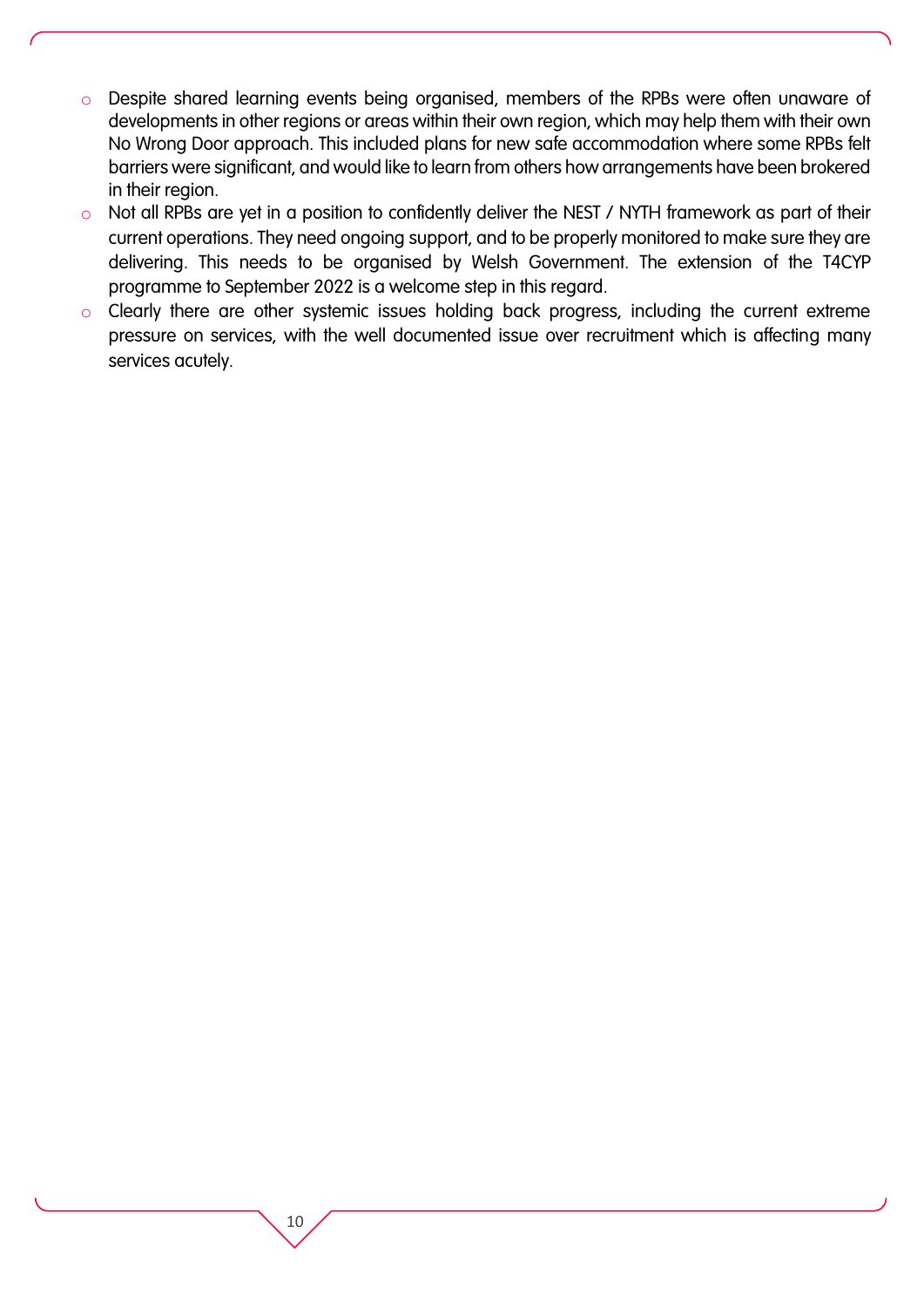## What we want RPBs and Welsh Government to do now

Our analysis of progress against our previous recommendations is included in a separate annex. Here is what we would like all **RPBs to do next**:

- $\circ$  Turn plans into tangible actions. All of the young people we worked with on this project reflected that they heard too much about plans for the future and not enough about service delivery in the here and now. They shared this feedback with the Deputy Minister and her officials, and we expect Welsh Government to hold RPBs to account on this important point.
- o Prioritise Continuing Care arrangements for children and young people as a matter of urgency. Board members and senior leads from local authorities and health boards should participate in a Government organised workshop, as recommended below, to find a reliable and swift method to pool funding between their services to deliver suitable and truly joint multiagency arrangements for children with complex needs efficiently and effectively in the best interests of the child. Any barriers from the current guidance need to be addressed by the Welsh Government in conjunction with the Boards.
- o Ensure No Wrong Door plans are backed up by clear strategic plans, governance structure, and measurable outcomes which cover early help and prevention, the 'missing middle' not reaching the threshold for specialist support, and those children and young people with the most complex needs.
- o Consider the good practice example on the direct participation with children and young people outlined in this report, and the resources produced by our office, to organise direct engagement and coproduction with children and young people to inform their work.
- o Continually test their progress by tracking current experiences of children and their families who need support and services. We recommend that contemporary case examples of successes and barriers should be presented at every board meeting.
- $\circ$  Showcase their work for children and young people in a user friendly way on their websites. We encourage all Boards to review and improve how they advertise the work they do online.
- o Better advertise plans that are in place for transitions protocols for children with learning disabilities, with suitable accessible resources. Where these regional protocols are not in place yet, they should be prioritised.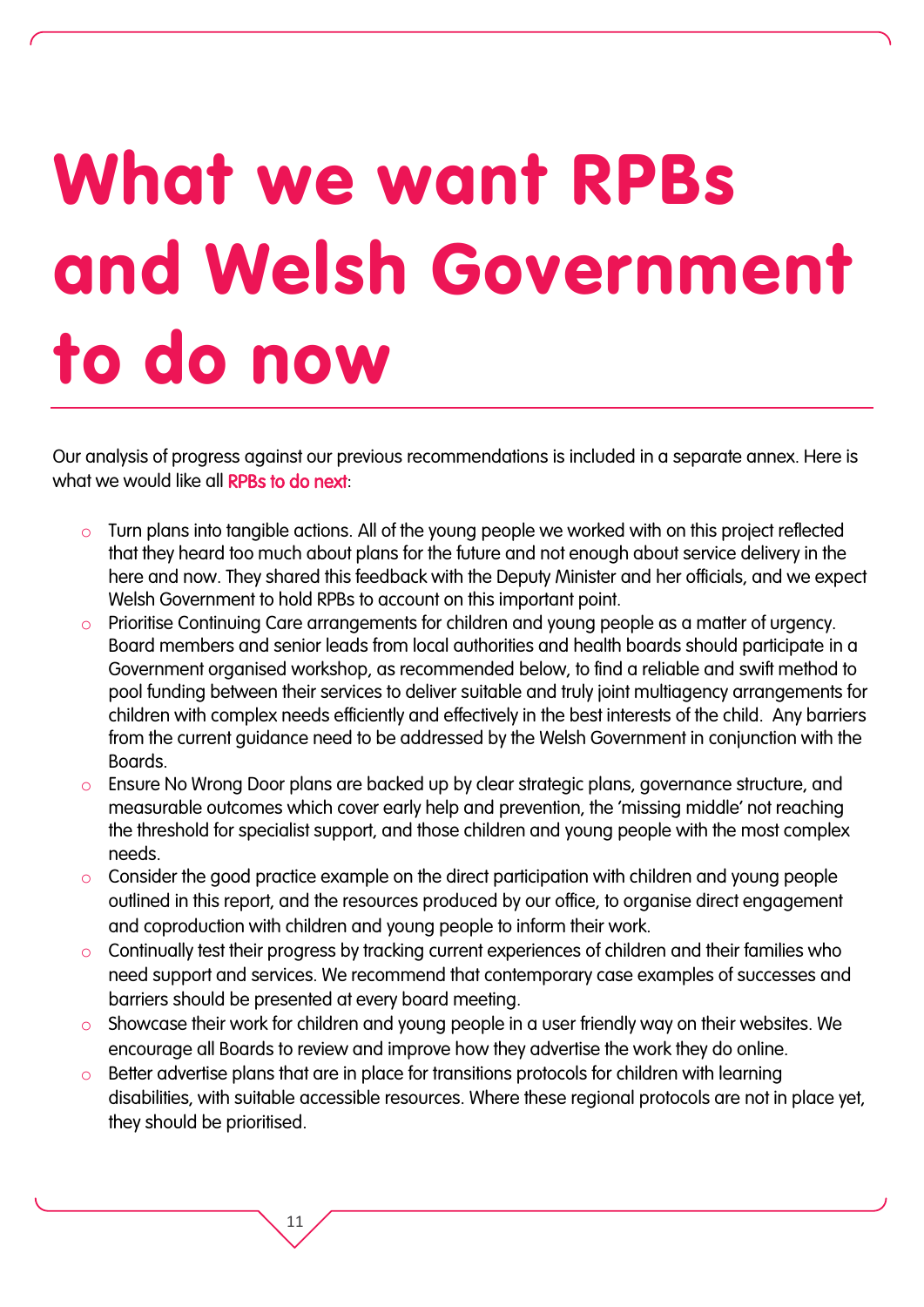#### Welsh Government should:

- o Review their planned response to the Rebalancing Care White Paper in light of this comprehensive update on the progress of RPBs. They should consider in particular the need to create RPBs as 'legal corporate entities' (bodies that can receive money directly and decide how it is spent without referring to other organisations for approval), and to mandate funding arrangements for RPBs. This could be either a national funding framework or by mandating pooled funding (requiring partners like health boards and local authorities to pay a proportion of money towards joint projects, rather than just giving them to option to do this). Without a shift in the funding arrangements, the changes still required, as highlighted by this report, remain unlikely to be achieved. This will continue to affect outcomes and experiences for children with complex needs.
- o Strengthen the statutory guidance around the role of citizen, carer and third sector representatives to ensure they are active participants in every region.
- o Take the lead on ensuring the service leads in the health board and local authorities in each region produce a comprehensive written agreement in respect of Continuing Care arrangements. This should be supported by bringing together Board members in a workshop attended by senior leads of each relevant service involved in continuing care arrangements to sign up to a written agreement which commits to pooled funding between services to deliver suitable multiagency arrangements for children with complex needs efficiently and effectively in the best interests of the child.
- o Review and refresh the Continuing Care guidance following these workshops, so the approach is nationally agreed and locally delivered.
- o Provide a detailed plan for how the Welsh Government will support RPBs to deliver a No Wrong Door approach through the NEST / NYTH framework, beyond September 2022. This must include a robust monitoring framework which holds every Board to account, and longer term funding arrangements.
- o Support and deliver the joined up approach to neurodevelopmental services which recognises the full spectrum of neurodiversity, as developed by T4CYP.
- o Robustly monitor the implementation of the new Transitions and Handover Guidance for health boards.
- o Ensuring Learning Disability transitions to adult services are monitored and that RPBs report in to Welsh Government on this specific aspect regularly as part of NEST / NYTH implementation.
- o Continue with regular shared learning events for RPBs, including a focus on good practice examples between regions; as well as actively encouraging the upscaling of good practice within regions.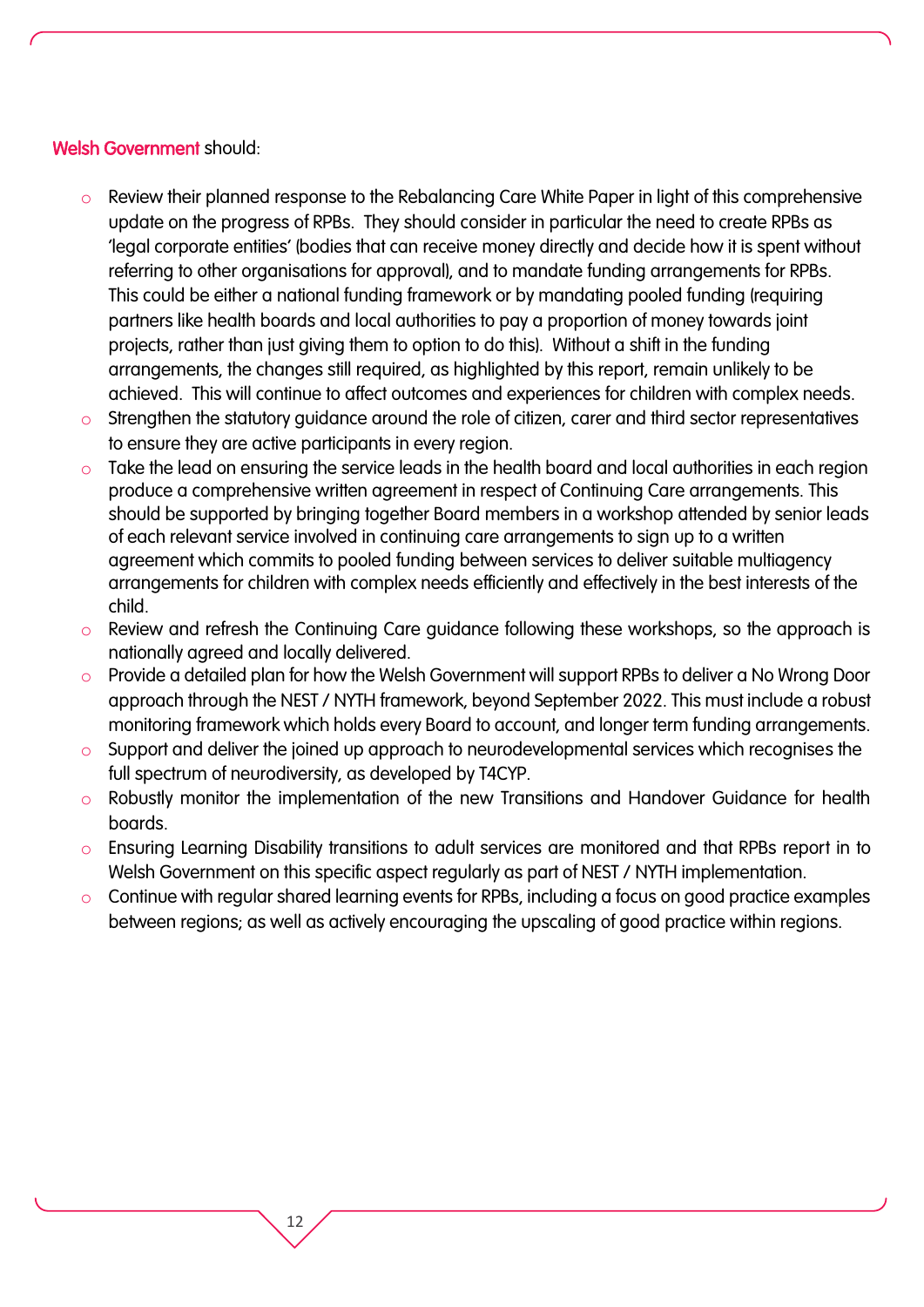## What we will do next

We will continue to follow up on the recommendations we've made in this report, in conjunction with the Welsh Government who formally scrutinise and hold RPBs to account on their progress. We will watch closely the work of the Government and the extended T4CYP programme to ensure that there are adequate mechanisms to continue to hold RPBs to account on their progress in embedding the NEST / NYTH framework and in improving the No Wrong Door access for neurodiverse children in particular.

This work will primarily form part of our core policy influencing work. Alongside this, we will bring forward a casebook of families' experiences to help guide the ongoing T4CYP and Welsh Government work. We welcome the progress that we've been able to observe from our repeat visits but there is more still to do to ensure the No Wrong Door approach is the reality of every child's experiences in Wales, and we are committed to seeing this through.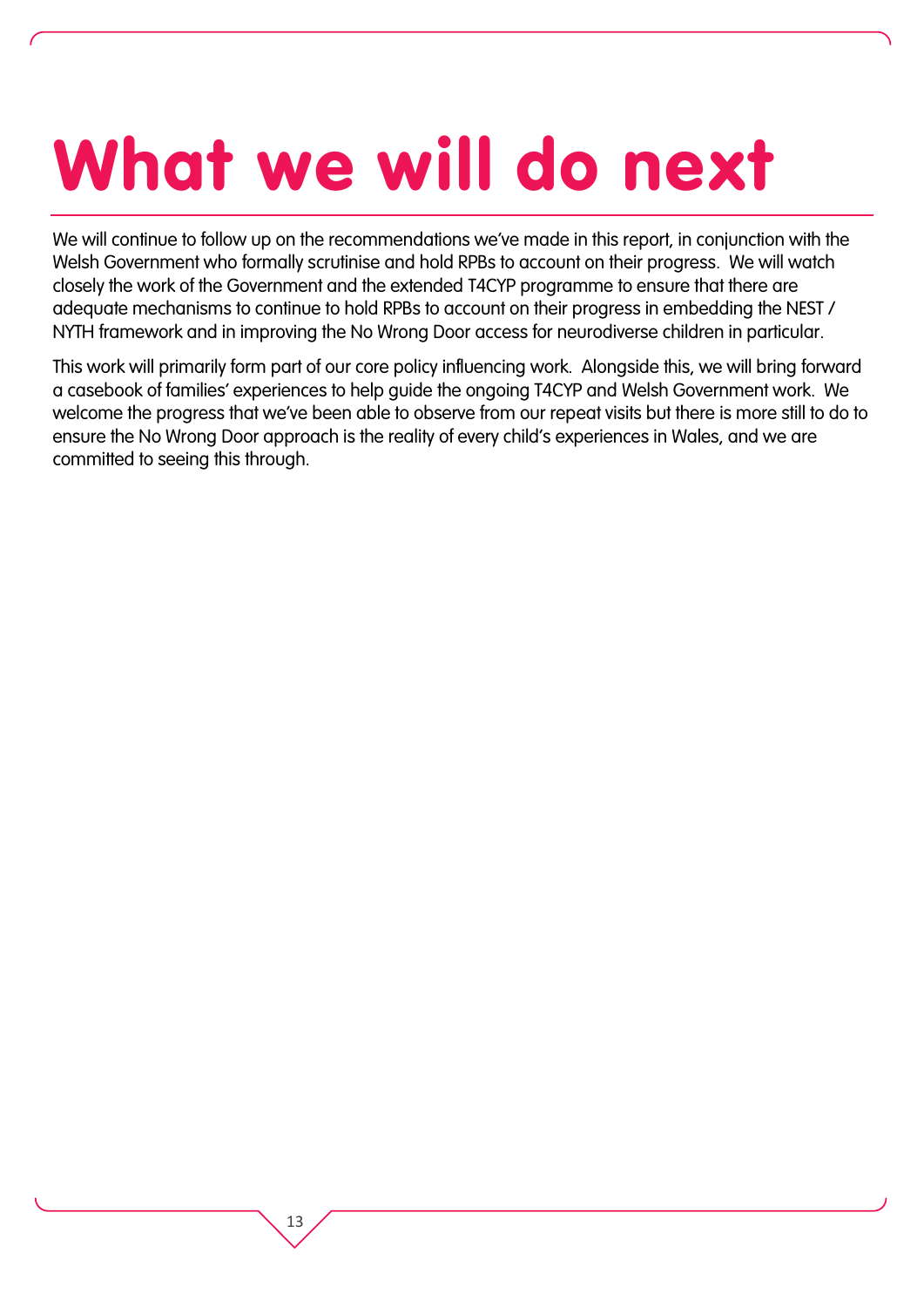## Annex 1: RPBs' responses to our recommendations from 2020

Recommendation 1: Planning and implementing a No Wrong Door approach

As part of our national response to children and young people's mental health and well-being needs following this period of lockdown, all Regional Partnership Boards should plan and implement a 'no wrong door' approach to mental health and well-being which could include integrated teams, panel and hub models to provide timely joined-up help, drop in centres and plans for integrated residential provision where needed. All Boards should review their current Area Plan to ensure they are taking sufficient action to address the needs of children and young people with complex needs, and that local authorities and local health boards are truly working in partnership towards this. This should include consideration of the Plan in light of the Covid-19 pandemic and how this impacts on the remaining years of the Area Plan, and longer term strategies.

### Commentary on RPBs' progress

We are pleased to report that all seven RPBs have plans in place and have implemented parts of a No Wrong Door Approach. The ambitions of these plans, and the extent to which they have already begun to be implemented, varies across the regions. Since our last report, we are pleased to say that all RPBs now have a sub-group specifically for children's issues, as Welsh Government quidance calls for. Some of these sub-groups are very new and are in the first stages of setting their priorities, while others have their own strategic programmes and delivery plans, with very clear governance links into the main RPB.

We were impressed by some Boards' strategic plans, which we felt really set out a clear plan, with timescales, which were also embedded in the experiences of children and young people. At the other end of the spectrum, we were concerned that there seemed to not be a clear link between an understanding of young people's experiences (which all Boards demonstrated) and how plans will implement changes to benefit young people on the ground, and what the RPBs' role in that should be.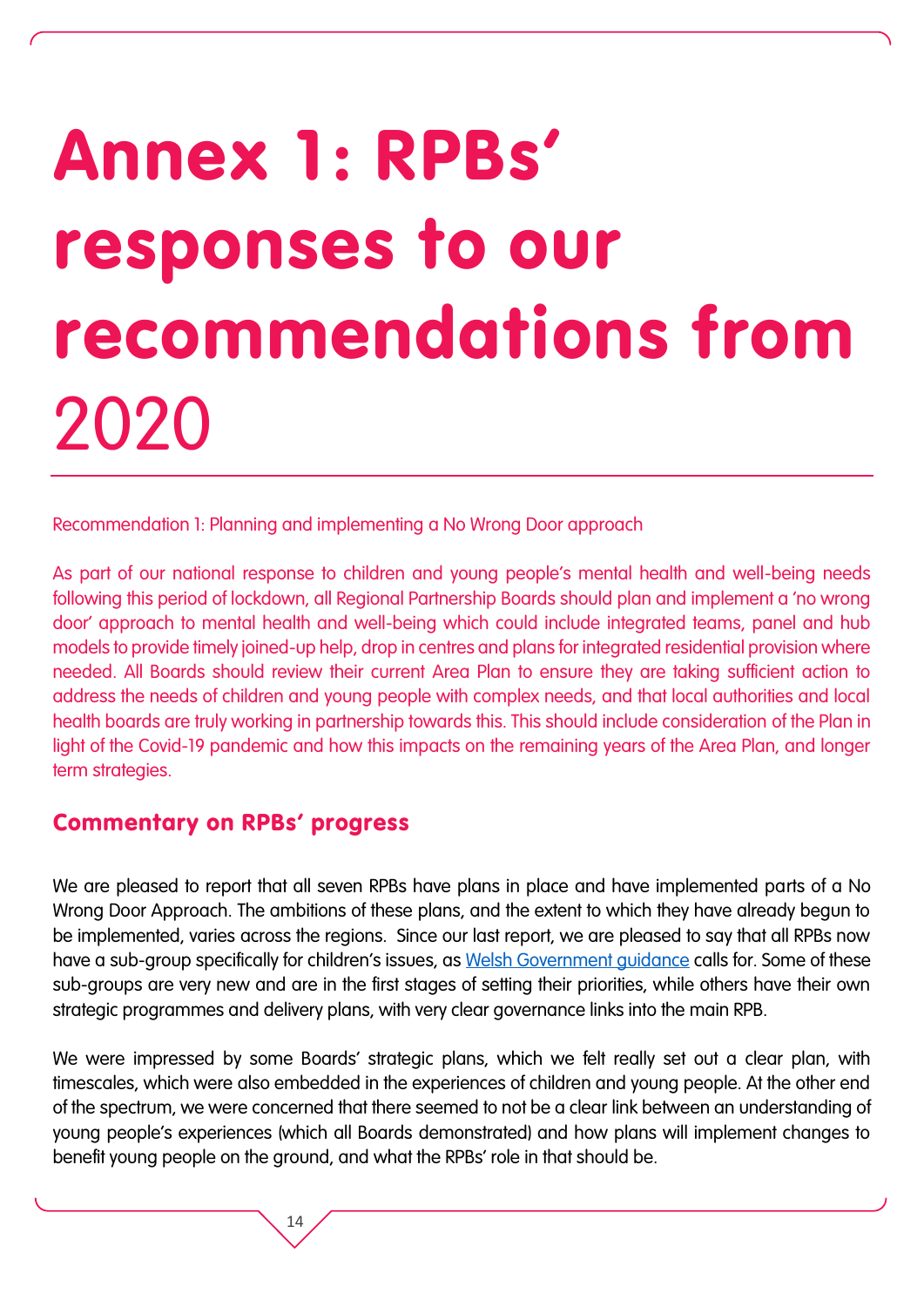The young people we engaged with were unanimously of the view that they were hearing too much about 'plans' however and not seeing enough concrete or tangible actions and timescales. They shared this feedback eloquently with the Deputy Minister for Mental Health and Well-being in a meeting with her and her officials.

As the case studies below demonstrate, we are seeing encouraging examples of integrated teams, panel and hub models to provide timely joined-up help, drop in centres and plans for integrated residential provision. This is very much welcome, but again the picture in each region varies. In some regions, for example, integrated teams responding to children's needs appears to be well embedded in 'business as usual'. In other regions, we saw the different agencies still clearly working in siloes. It was evident in some meetings that not all RPB members were aware of work being undertaken within their region; which means citizens may also not be receiving information about new services and provision.

In our 2020 report we highlighted Gwent's SPACE[-Wellbeing panel model,](https://abbhealthiertogether.cymru.nhs.uk/health-for-young-people/need-help-now/urgent-adviceself-referral-camhs) where professionals collaborate to provide a quick and multi-agency response to children with complex needs when they are first referred. While we were encouraged to hear several Boards talking about panel models, we are not convinced that all of these will reach this group of children and young people in the same way as the Gwent model. However, we are encouraged to hear that some Boards will review the effectiveness of those panel models and consider how to better reach those young people once they have trialled the panels. The RPB members will need to monitor these pilots closely.

Six of the seven Boards had plans up and running for new residential provision which would provide new beds for children with complex needs, and some areas are also commissioning new crisis beds which will be very welcome. These are designed to support children and young people in a therapeutic environment while care is arranged, and aim to avoid unnecessary hospitalisation or an inappropriate placement far from home. This is a very welcome development and in most areas social care and CAMHS are working together on this to ensure that expertise from both services is being brought together to meet the needs of young people.

Unfortunately this innovative working together does not appear to be addressing or resolving the issues we often see at the higher end of need when a child or young person requires a 'continuing care' arrangement. The situations I described in my No Wrong Door report of services arguing over children's heads (in some cases requiring a court decision to resolve) as to who should pay for their care show little sign of going away. There is Welsh Government quidance that says agencies must work together where continuing care is needed for children, but it only says that LHBs and LAs *may* jointly fund the care, which in practice is leading to regular disagreements, which leave children and their families in limbo and without the support that has been assessed to be required. Several Boards reported that they feel stuck on this issue and would welcome Government intervention to come up with formulas for swifter, child-centred funding agreements.

We are also pleased to report that most RPBs were able to demonstrate how they were reviewing their plans. We were particularly pleased that three RPBs told us they had commissioned an external review of their No Wrong Door plans. All RPBs are currently working on their population needs assessments, and again we were pleased to see children and young people's needs reflected in these, with some Boards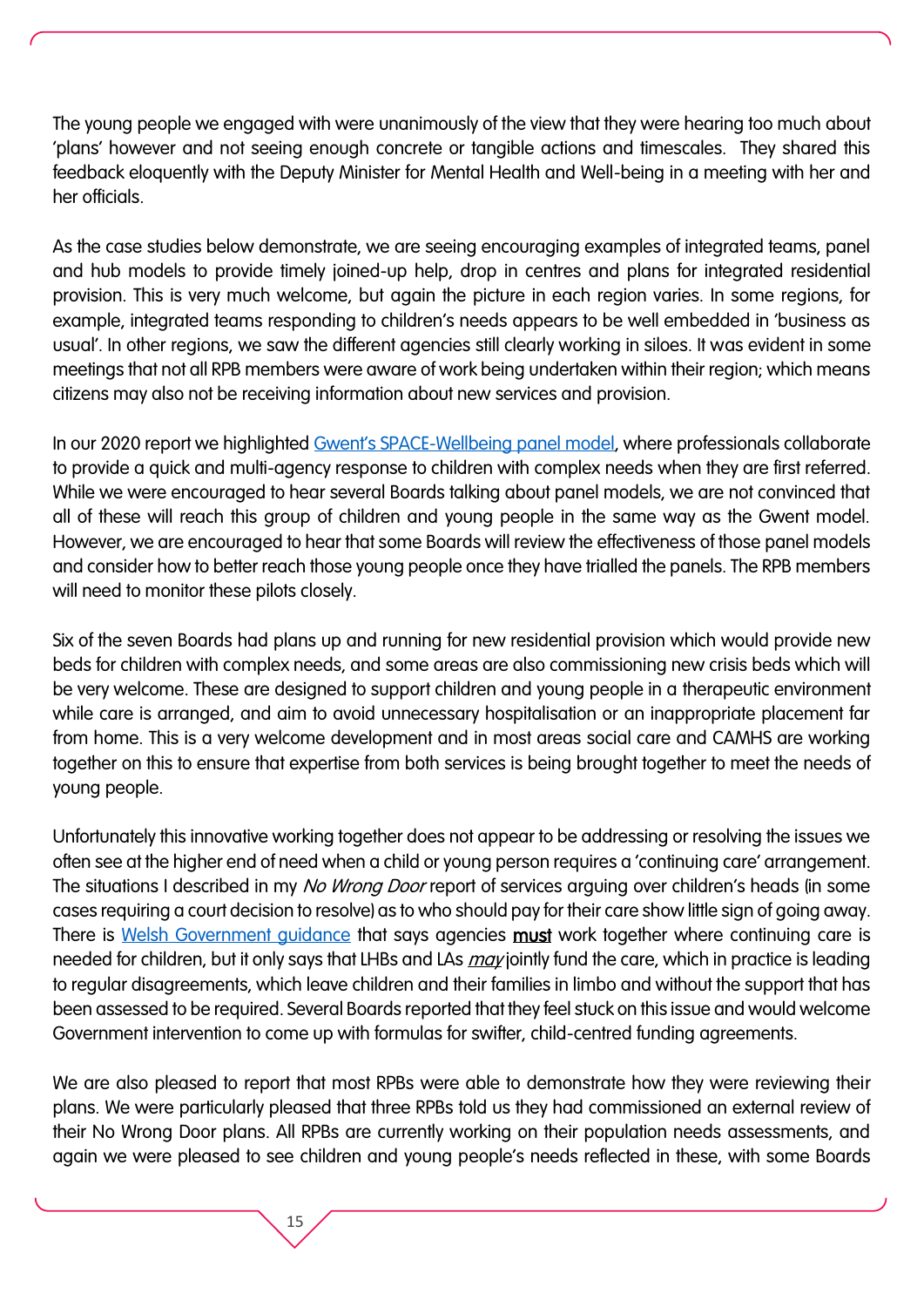showcasing really welcome approaches to engagement with children and young people. These population needs assessments will help to shape RPBs' approaches in advance of the scheduled review of Area Plans in 2023.

## Examples of positive progress in each region: February '22

#### [Cardiff & Vale](https://cvihsc.co.uk/)

In Cardiff & Vale of Glamorgan there are plans for a new 'safe space' open access model for children and young people in severe distress, to avoid the need for hospital admission. This new provision would provide a suitable child-friendly environment staffed by multi-disciplinary professionals, to respond to the needs of young people without them needing to waiting in A&E or be placed in an inappropriate setting. There will be a clear pathway set out for accessing this provision. There will be further discussion and planning to ensure this model is right and has all of the necessary connections to wrap around the young person and offer the right support at the right time from the right person. While this model is developing, there is temporary accommodation provision for under 18s on wards , until the new safe space is operational and embedded. Cardiff & Vale UHB will also be extending the operating hours of the Crisis Team to 24/7 by March 2022.

Cardiff & Vale have embedded mental health practitioners across school and early help teams in the region to improve their support offer. Cardiff social services is piloting a new CAMHS social worker post, with the role designed to build bridges between health and social care. There are also 'Thinking Together' conversations taking place as casework supervision, using a Team around the Worker approach and following an agreed Framework document.

Plans for new residential accommodation include short term assessment and support accommodation while either a return to the community or longer-term placements are organised. As part of this work, Cardiff and Vale of Glamorgan also plan to upskill the existing residential care workforce to provide more therapeutic support.

#### [Cwm Taf Morgannwg](https://www.ctmregionalpartnershipboard.co.uk/)

Cwm Taf Morgannwg have developed a CAMHS Single Point of Access gateway via telephone triage, which is for both professionals and parents. There is also an emotional wellbeing specialist parenting support service across the region which involves a community mental health worker providing direct advice to parents in each local authority area and social care teams. There are also CAMHS liaison workers embedded in Early Help Hubs as part of holistic assessment for families. In terms of responding to mental health crises, the CAMHS crisis team is extending its operating hours until midnight.

Cwm Taf Morgannwg have set out a 3 year plan for new regional residential accommodation for children with complex needs. This includes the development of an integrated residential placement hub in Bridgend, which is currently still at the construction stage, with a view to being operational from December 2022. This consists of seven beds (3 crisis intervention beds; 4 either short term assessment / medium term residential beds). There are also plans to develop a new regional transitional safe accommodation, which is still at the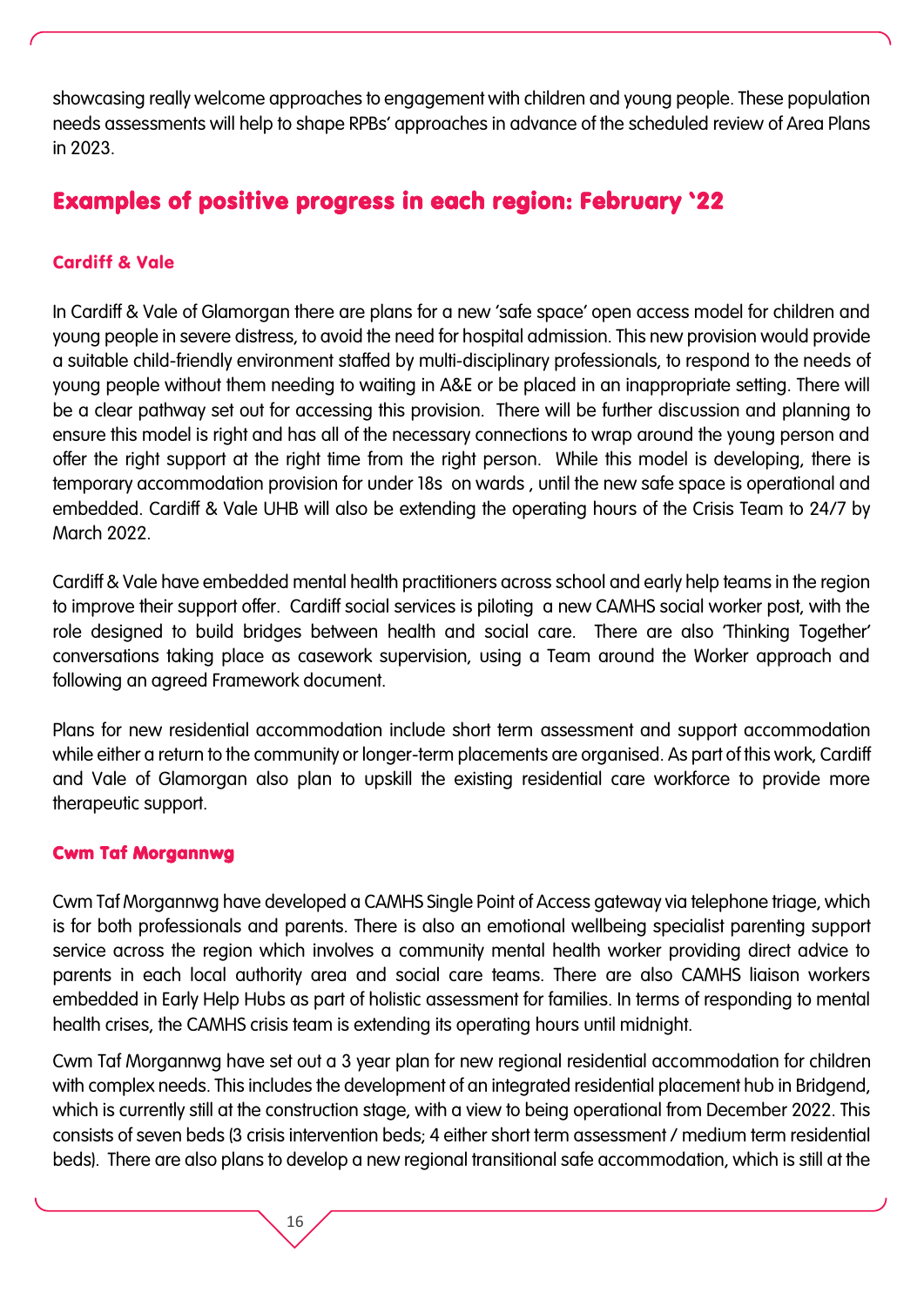exploratory stage, but it is hoped to be developed with an on-site therapeutic facility for 1-4 young people, with complex behavioural and emotional needs.

There is a new Whole School Approach Coordinator employed by the Health Board, who is currently developing a self-assessment tool to assess schools' abilities to meet the emotional wellbeing needs of children and young people. The new In-Reach (CAMHS) service is also recruiting 13+ mental health nurses & practitioners to work with Schools across Education across the region to develop a new service. This work is being taken forward using the NEST framework as a planning tool to guide the direction of operational service development.

#### [Gwent](http://www.gwentrpb.wales/home)

Gwent have continued the work of the Iceberg model, which is designed to bring together services to support children and young people's mental health and wellbeing needs. The Board themselves raised the need to be wary of complacency on this agenda when we met, and were able to demonstrate examples of how they are regularly reviewing the model, identifying gaps in provision, and addressing these gaps. This included the Single Point of Access for neurodevelopmental services now being accessible through the SPACE-Wellbeing panels; the commissioning of a feasibility study looking at provision of services for children with complex needs in areas of the region less well served (particularly in North Gwent); and the creation of a new cross-region coordination role aimed at improving the offer of SPACE-Wellbeing panels across Gwent.

Gwent are developing plans for new safe accommodation which includes four new beds for children and young people experiencing a mental health crisis. There are also plans for two one bedroom homes on the site to increase the wider residential provision in Gwent, which is designed for children who may 'fall between services'. It is due to be operational from early 2022.

The Emergency Liaison Team in Gwent offer a telephone service for professionals to discuss risk taking young people; and have extended their operating hours to 7 days per week, 8am – 7pm, with a CAMHS consultant available on call 24/7.

#### [North Wales](https://www.northwalescollaborative.wales/regional-partnership-board/)

One of North Wales' examples of taking a No Wrong Door approach is the Local Integrated Family Team (LIFT) project whereby Conwy and Denbighshire Local Authorities are working collaboratively with the Health Board to create a multi-agency and multi-disciplinary team aimed at intervening early with families where behavioural difficulties are emerging. It is designed to bridge the gap where universal interventions have been unsuccessful and where families do not meet the criteria for other services such as Specialist CAMHS. The service works with children and their families aged 0-18 years and consists of a Team Lead, Senior Clinical Psychologist, Occupational Therapist, Behaviour Nurse Specialist and four Navigators. They aim to offer a whole family approach to assessment, formulation and intervention understanding trauma and attachment, the impact of Adverse Childhood Events (ACEs), as well as neurodevelopmental and learning disabilities.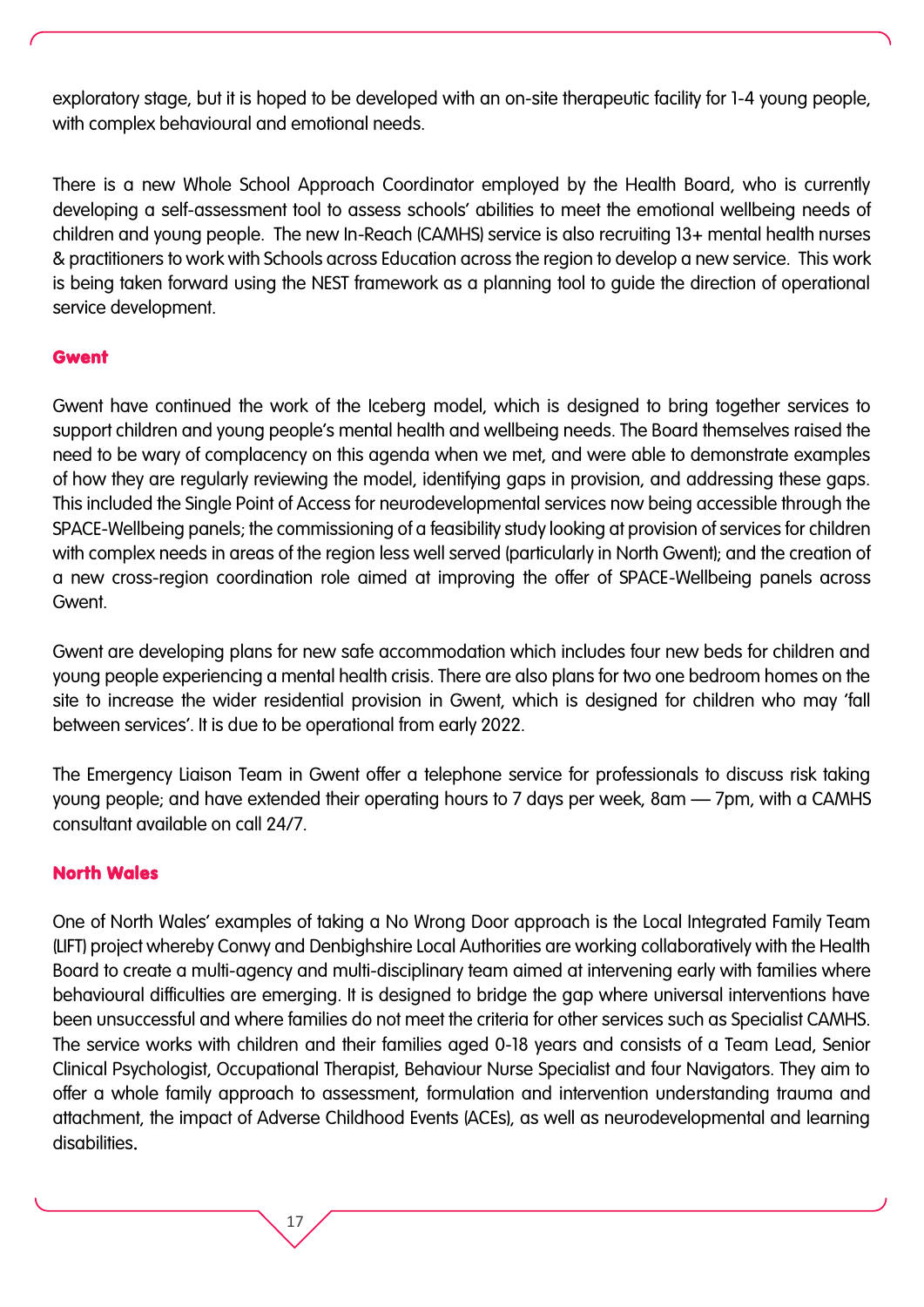The region is participating in a national pilot for a children and young person care home education and support team, which aims to ensure accommodation providers caring for 'looked after children' have rapid access to specialist support from mental health professionals. A pilot project in Denbighshire aims to support the stabilisation of placements and prevent or reduce deterioration in a child or young person's emotional, behavioural or well-being state which may result in possible admission into CAMHS services or hospitals.

In North Wales, there are also plans for a new 'safe space' drop-in centre in Wrexham, for children aged 13-18 to receive support for an urgent mental health or emotional wellbeing issue. The centre will be led by CAMHS regional clinical lead, coordinated by health and Wrexham Local Authority. The project hopes to expand further to include third sector organisations. It will be open in the evenings, nights and weekends. The project aims to prevent or reduce deterioration in a young person's emotional, behavioural or wellbeing state which may otherwise result in an application of section 136 of the Mental Health Act ('being sectioned'), calls to emergency services, or admission into hospital or presentation at an emergently department. There will be a three-month trial in the coming months.

There are plans for new safe accommodation for children with complex needs across the region, including four new short term assessment beds, designed to provide a safe therapeutic place while a return to community services or a longer term placement is organised, and a crisis bed in the East of the region. Two new intensive support services have been established to work with children and young people with complex needs and their families who are on the edge of care. These services are intended to align with the new residential offer.

#### [Powys](https://www.powysrpb.org/)

Powys shared with us the work of their Missing Middle project, which is an integrated team including professionals from CAMHS, youth services and sport. If a referral doesn't meet the CAMHS threshold, there is a youth intervention programme which will link with that young person and support them to get the help they need. In 2020-21, 125 young people had one-to-one support through this service. They also provide group work in schools including work to build resilience and exam stress workshops, and there are dropin CAMHS consultations at all schools in Powys.

There are developments underway for a multi-agency panel providing early intervention for children across a range of services, although recruitment of a coordinator for that panel has not yet been successfully concluded. Powys County Council's Early Help Hub provides specialist parenting support for families of children and carers of young teams diagnosed with ASD / Autism.

Powys tell us they are working in partnership to explore the feasibility of developing safe accommodation for children with complex needs in County. We would encourage all relevant services to be full partners in this project.

One essential priority of their children and young people's work stream is a review of neurodevelopmental provision. A Project Board has been established and a revised pathway is to be piloted.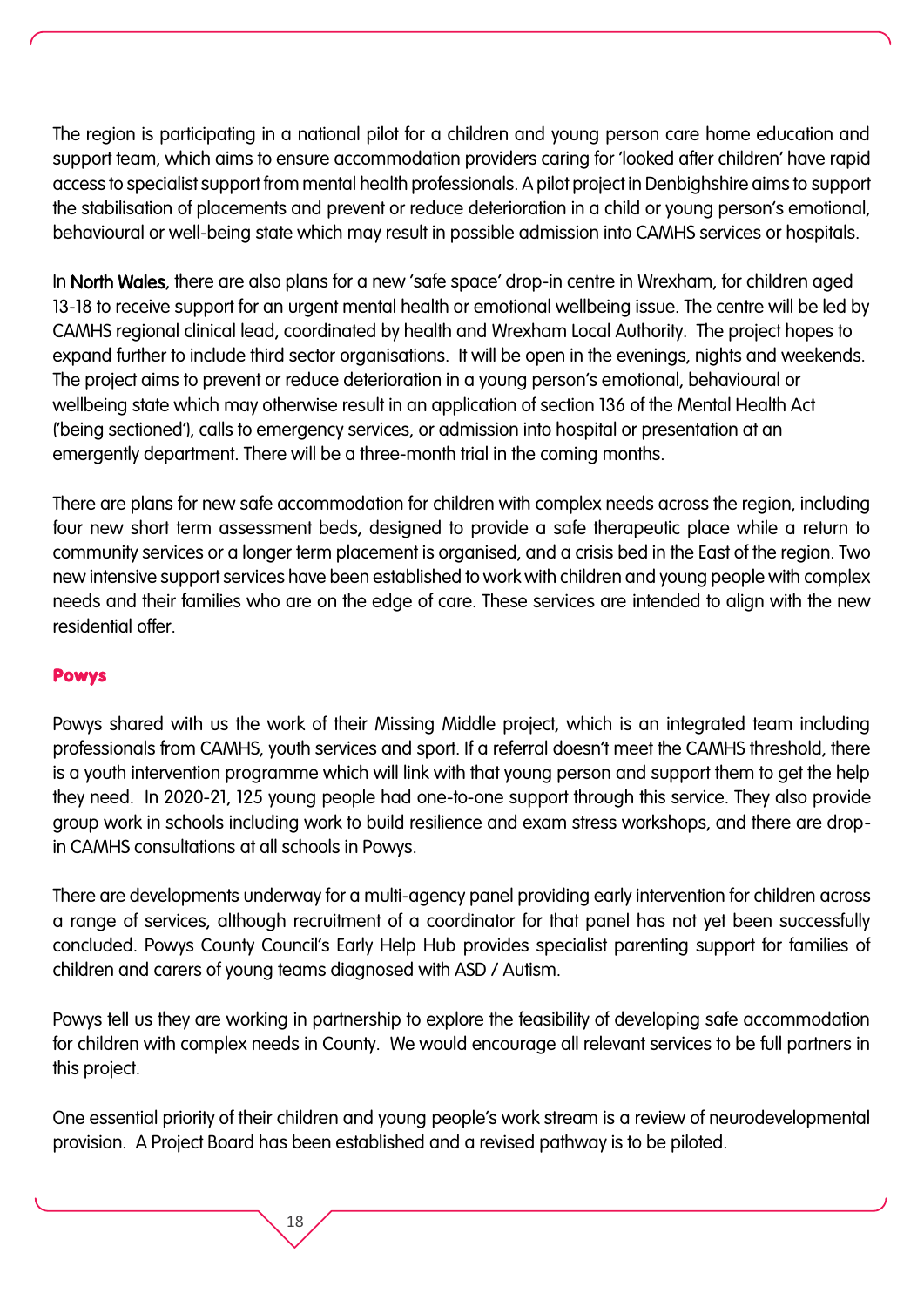#### [West Glamorgan](https://sbuhb.nhs.wales/about-us/partnerships/the-west-glamorgan-regional-partnership/)

West Glamorgan shared their plans for a new adolescent unit as part of the Children's Emergency Unit at Morriston hospital, which would include CAMHS crisis team staff. They have also extended the operating hours of their CAMHS out of hours crisis team to midnight 7 days per week. They are currently looking into extending this offer to 24/7.

West Glamorgan have increased the CAMHS liaison role in their local authority Single Point of Access teams to support the local authority teams working with young people who have mental health needs.

West Glamorgan are planning a complex needs panel, whose role is to advise practitioners in the most complex cases at the 'higher end' of need, for example organising continuing care arrangements. This will be trialled using the real life experience of a young person from Swansea as an example. The Panel has recently met for the first time and set out Terms of Reference to improve outcomes for those with exceptionally complex needs with collective resources in social care, health and education. The Panel will meet monthly with a minimum of three attendees including one from health and one from the local authority to be quorate. The arrangements will be reviewed in six months' time.

West Glamorgan have recently been successful in a bid for Welsh Government funding for a project which aims to increase support for looked after children to prevent them reaching the need to enter residential care. Work is progressing to develop supportive fostering households, including exploration of an external provider for training and therapy.

#### [West Wales](https://www.wwcp.org.uk/)

In West Wales the specialist CAMHS crisis response team is moving to 24/7 operation from January 2022.

There are plans for a regional multi-disciplinary service model which includes trauma informed interventions aimed at reducing challenging behaviours in children with complex needs and providing practical support for parents.

There are plans for a new region-wide complex needs advisory panel. The aim of this panel is that if individual local authorities are unable to find suitable placements for a young person meaning that the young person would have to be placed out of area, they will be referred to a regional panel where expertise is pooled to advise on next steps.

There are plans for new observation and assessment units in each county of the region, which will provide short term residential beds for children and young people, designed to prevent escalation to longer term residential placements.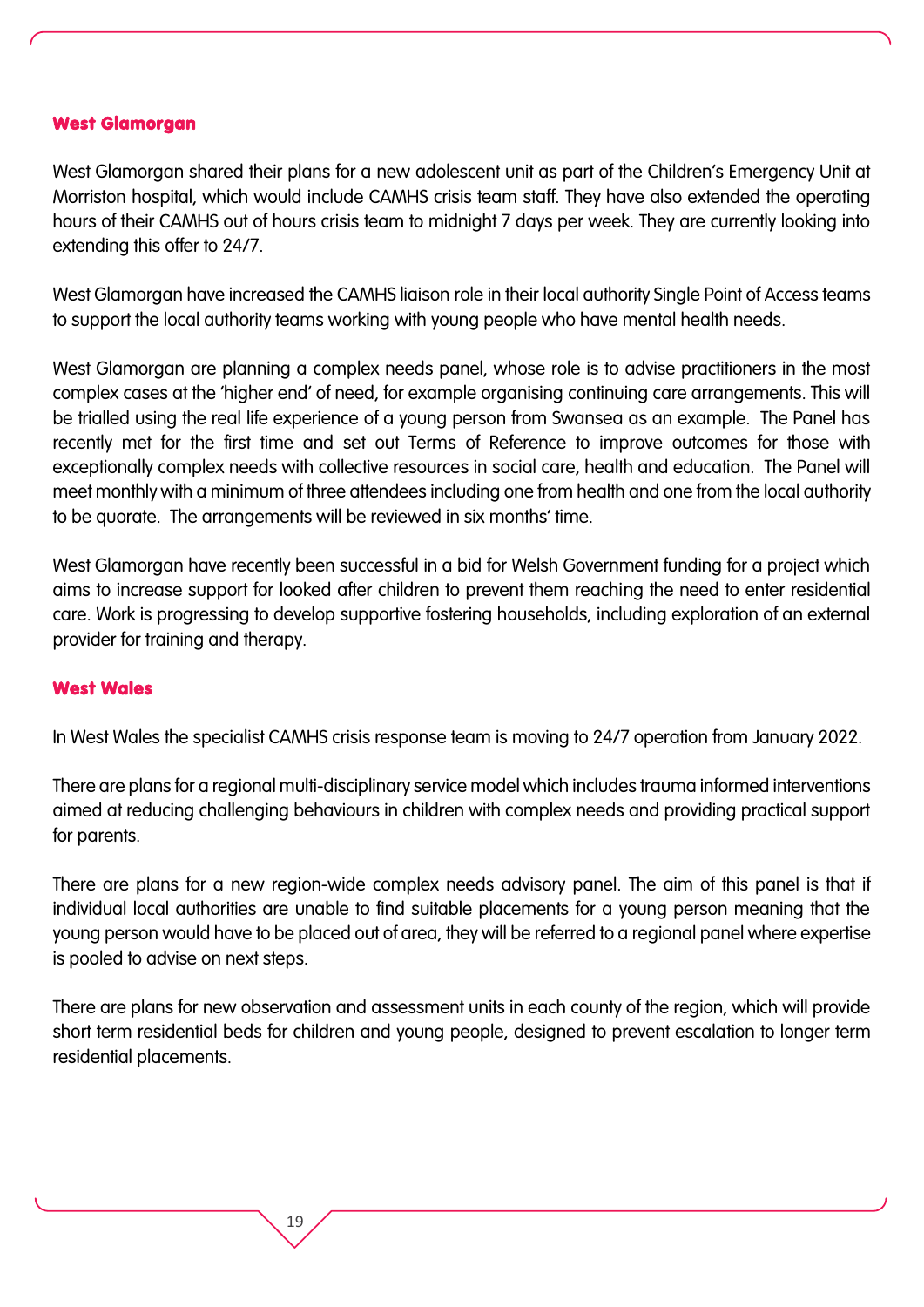Recommendation 2: Joint funding agreements, participation of children and young people, and integrated arrangements for transitions to adult services for children with learning disabilities

#### 2.1 Joint funding

Regional Partnership Boards must ensure they are compliant with the newly amended Part 9 statutory guidance by:

Ensuring funding is not seen as 'held' by either the health board or the local authority, and that these arrangements are subject to a written agreement between partners. The funds should be owned by the whole region and all services should feel they have an equal stake.

### Commentary on RPBs' progress

While there have been some examples of joint and pooled funding by regions, it is fair to say that in some regions this approach is not common. Some regions told us they had a long term formal written agreement on the joint use of funding. Some told us that the dedicated children's boards which sit under the RPB have oversight over decision making on the use funding which is relevant to delivering their priorities, and that those decisions are made jointly by the different services represented. Some Boards told us that decisions are subject to individual partner agreements. We suggest a more streamlined and longer term arrangement would improve efficiency and ultimately children and young people's experiences.

One Board demonstrated to us specific examples of projects where funds are pooled and a Memorandum of Understanding between partners on the basis that pooled funding would continue. However, this did not involve the local health board, just local authorities.

There are particular areas of work where joint funding arrangements with health and local authorities simply must be improved. This includes support for children with the most complex needs for whom continuing care arrangements are required.

#### 2.2 Engagement, co-production and scrutiny with young people

In light of the new statutory requirement for section 12 duties to extend to Regional Partnership Boards, all Boards should review their current arrangements for engagement and coproduction with children and young people. RPBs should use the CCfW [The Right Way framework](https://www.childcomwales.org.uk/resources/childrens-rights-approach/right-way-childrens-rights-approach-wales/) for taking a children's rights approach to working with children and young people to guide their approach, alongside the [National Participation](https://gov.wales/children-and-young-peoples-national-participation-standards)  [Standards.](https://gov.wales/children-and-young-peoples-national-participation-standards) This must include the Board itself hearing directly from children and young people, and for children and young people to be empowered to shape the work of the Board.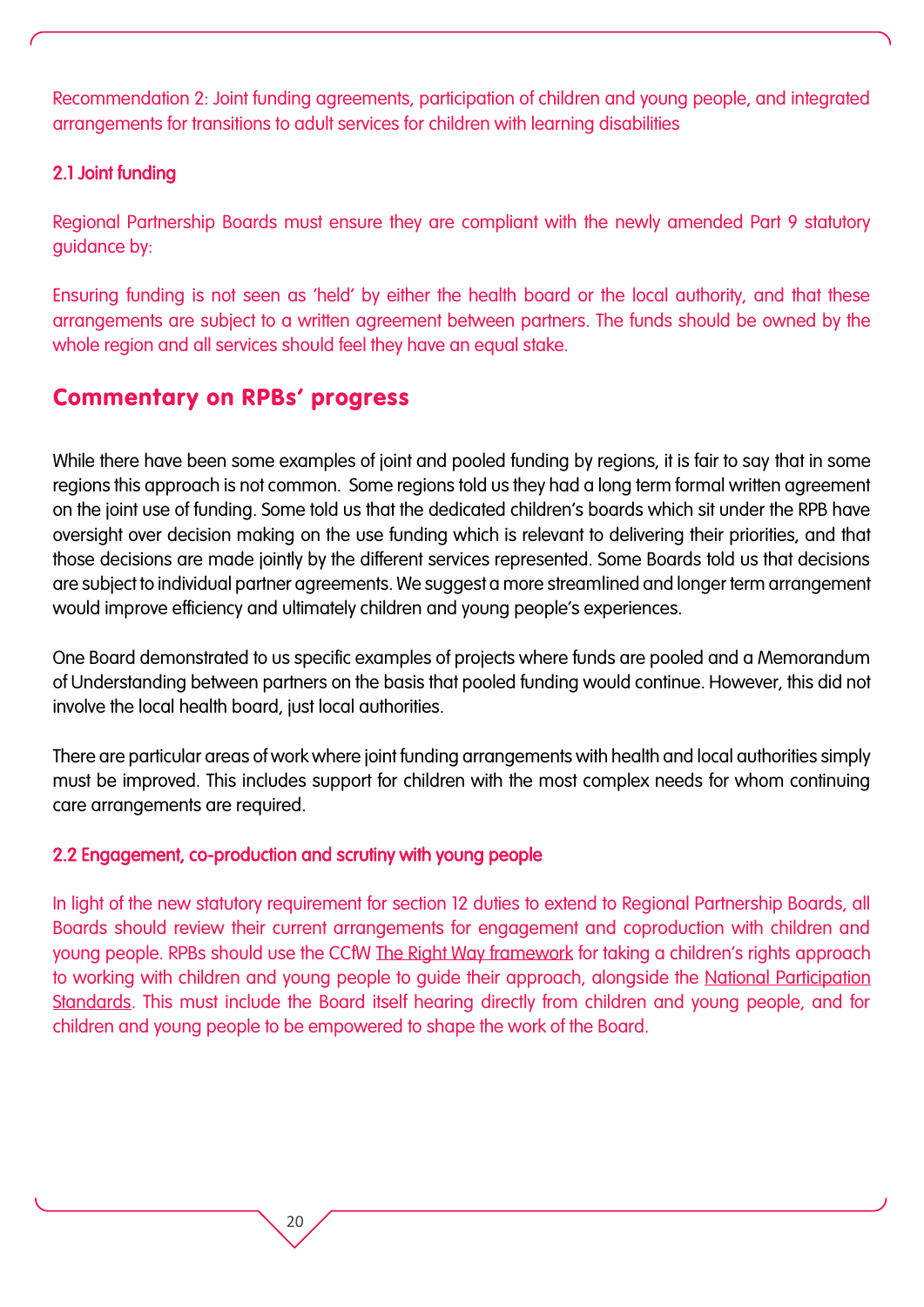### Commentary on RPBs' progress

Some Boards told us about direct participation work the RPB had done with children and young people, which is very welcome. One Board has created a shadow board of young people which is outlined in the case study below. Others could demonstrate having undertaken engagement events and surveys, and reporting back how this has influenced their strategic direction and projects. One Board has uploaded information about their engagement activities as a toolkit on their website.

While many RPBs were able to demonstrate encouraging participation work going on within their region through the health board or local authorities - not all were able to demonstrate how the Board *themselves* have involved children and young people in their work. As my recommendation sets out, Boards should be hearing directly from children and young people. Children and young people should have the opportunity to hold Boards to account. This is why we have shared resources for RPBs to support engagement work. We have based this on work that we trialled and undertook with young people, RPBs and the Deputy Minister for Mental Health and Well-being during the course of this project. We hope that Boards will find this helpful as a template to engage directly with children and young people in their region. We also recommend Cwm Taf Morgannwa's [toolkit](https://www.ctmregionalpartnershipboard.co.uk/wp-content/uploads/2021/08/Citizen-Priorities-Engagement-Toolkit-FINAL-002.pdf) which is described in a later section of case study examples.

It was positive to note after our session with RPBs and young people, that some of the Boards asked to make direct contact with the young people from their region, to continue to conversation and explore further engagement opportunities and priorities.

#### Positive case examples of involving young people

Powys RPB have established a Junior Start Well Board, made up of young people aged 11-25, which has now met several times. The Board has its own terms of reference and nominated their own chair. The Chairs of the Start Well Board (adult sub-group of the main Board) attend every meeting, and there is a standing item on the Start Well Board agenda to update all Board members. The Board has discussed No Wrong Door and the Board have decided to set up a task and finish group as well as conducting a survey of young people (with 180 responses) about access to support for their emotional wellbeing.

In Cwm Taf Morgannwa, the RPB have developed their own engagement toolkit as part of the assessment of local wellbeing and need, with a section specifically on engaging with children and young people. This includes outlining a word association activity to engage children and young people on priorities for the region, before asking them to rank priorities and come up with a plan for how to deliver priorities using a 'who, what, why, how' matrix. We were pleased to see this toolkit uploaded to their website. The region were also able to share with us some innovative engagement activities including song-writing, a drama group, and writing a short book — all based around mental health and wellbeing.

North Wales shared evidence of participation of children and young people, including workshops for both children and young people, and professionals, in the summer of 2021, which looked specifically at responding to our No Wrong Door report. There is also welcome engagement with families where children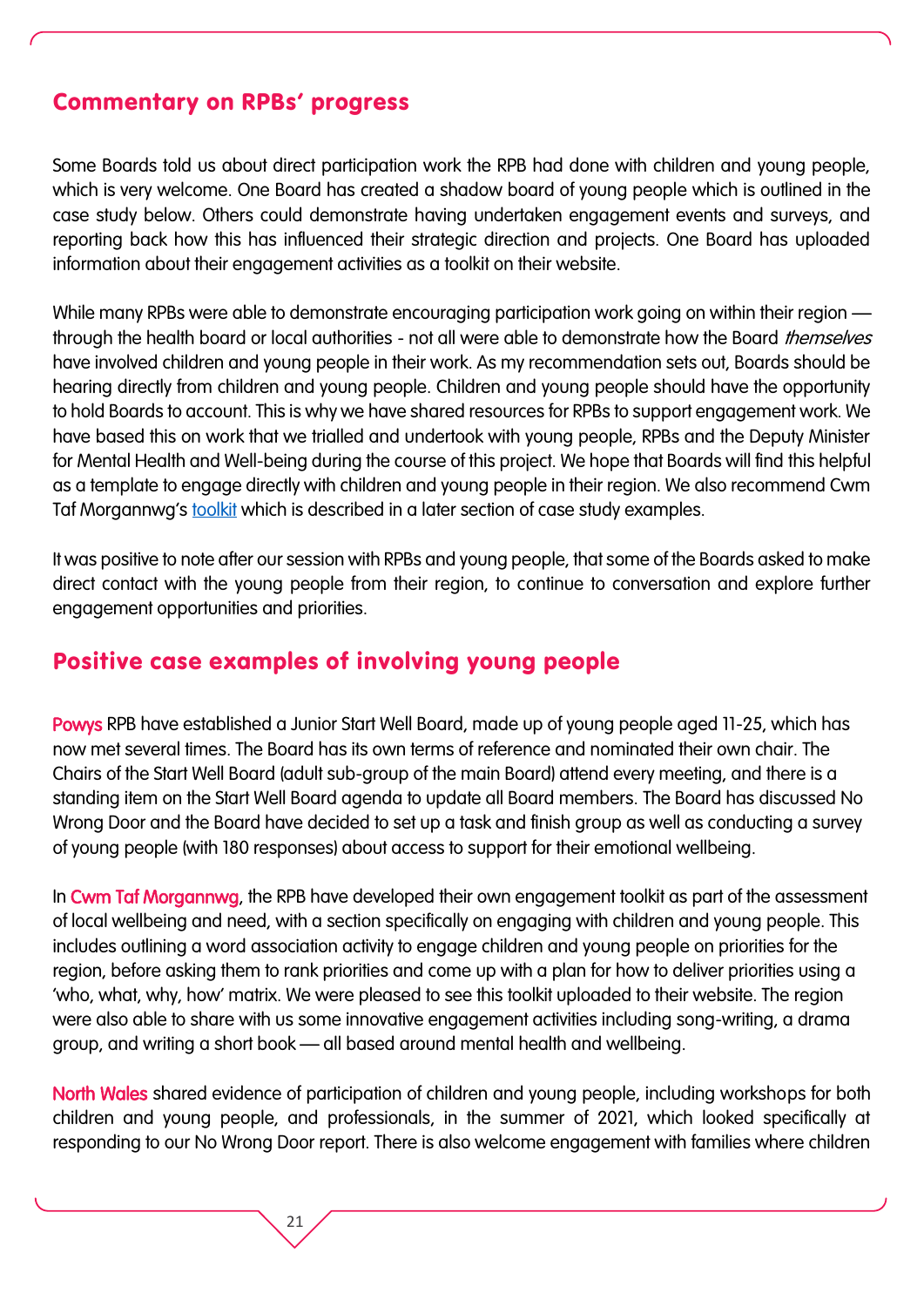or young people are awaiting assessment for a neurodevelopmental condition, which is designed to help inform service delivery.

In Gwent, the RPB and Children and Family Board have worked on the development of a carer's story book 'It's Cool to Care!' made by young carers themselves through online forums during the lockdown period, and launched during Carers Week 2021.

#### 2.3 Transitions to adult services

As part of their duty to support effective, integrated transition arrangements from children's to adult services, Regional Partnership Boards should publish multi-agency transition protocols, if they have not already, for children and young people with learning disabilities, considering how they deliver an approach so that the current multiple and pervasive issues of cross-local authority border and cross-sector disparities in transition arrangements are integrated as far as possible.

### Commentary on RPBs' progress

Most regions were able to explain to us the plans they had in place for new regional transitions policies and protocols, which is welcome. One Board did not report any plans for a regional policy and protocol. Another is reviewing their current transitions protocol.

We didn't always find it easy to see how the protocols would make a real difference to families on the ground and we didn't feel this was adequately demonstrated to us other than in a small number of examples such an online depository for advice and signposting for children with learning disabilities and their families. There is a real need for a truly regional approach to this in every region of Wales. The Welsh Government has just published [new transitions guidance for Health Boards,](https://gov.wales/transition-and-handover-childrens-adult-health-services) but this is unlikely to provide the multi-agency response needed by children with learning disabilities. We look forward to hearing more details on the transitions policies and protocols in each region.

## Examples of positive progress

In Cardiff and Vale of Glamorgan there is a new transitions protocol for children and young people aged 14-25 with Additional Learning Needs called Planning for My Future. It is already being delivered across the region and will be formally launched in March 2022. Young people have been involved in the development of the protocol, to help shape the content and how it is presented to young people, including the design of the easy read version and a film co-produced with children and young people. The protocol is multi-agency and the partners involved are Education, Social Services, the Health Board and the third sector across the region. The protocol outlines how services involved in the young person's life will work collaboratively to enable a seamless transition for young people into adulthood. The region is also developing new 16+ accommodation in partnership with adult mental health services aimed at resolving transitions issues.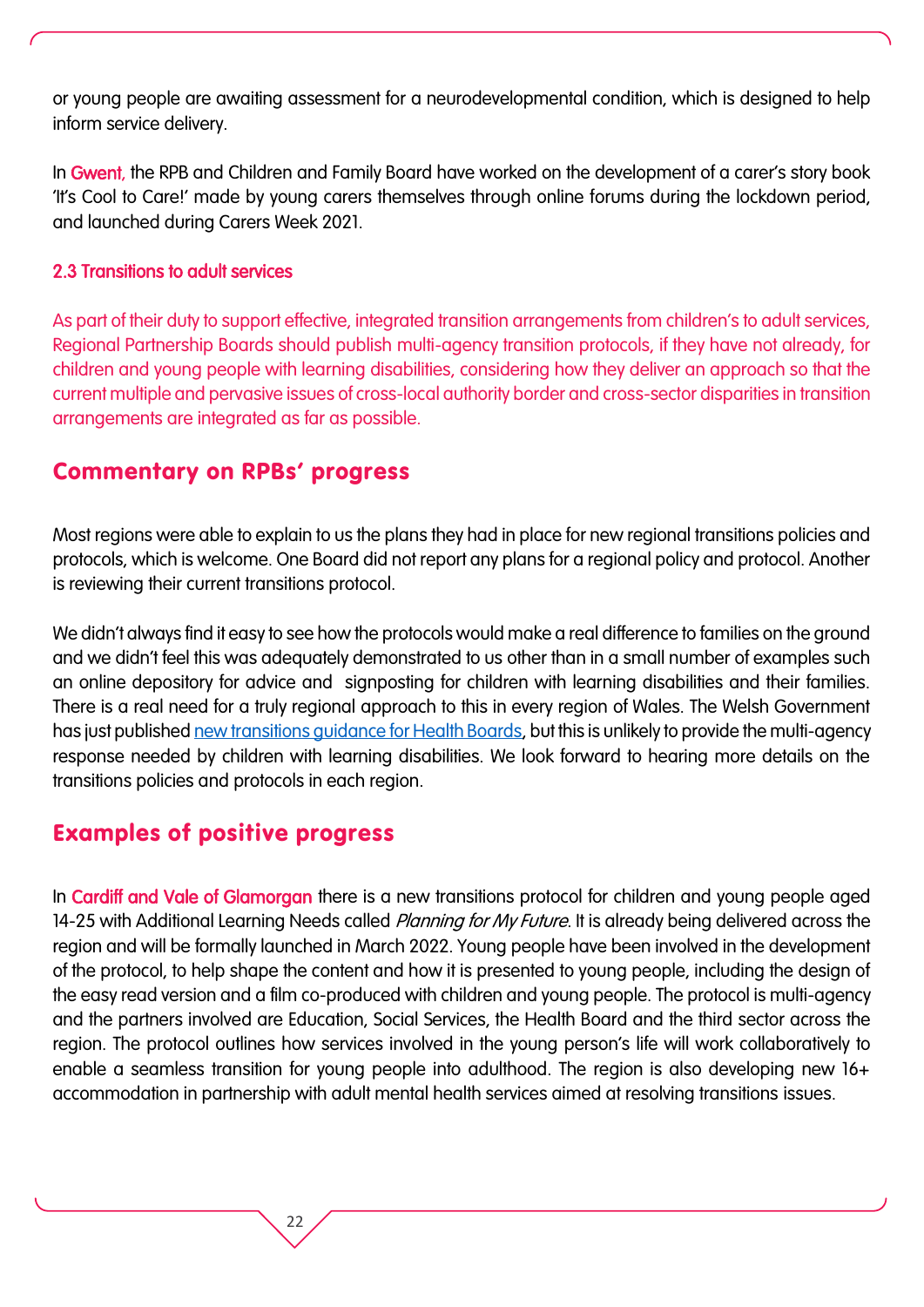In North Wales they are developing a regional multi-agency transitions protocol for children with learning disabilities, in consultation with professionals. The Board will also be publishing a research report that has looked at the experiences of young people leaving specialist schools in North Wales, which has a number of recommendations for improving this experience. The Board has also piloted a holistic approach in Gwynedd (through ICF funding), which has an [online central platform](https://www.llwybraullesiant.cymru/en) for accessing information about services in an accessible way. There is consideration of making this available across the region.

In Powys a transitions protocol for young people with Learning Disabilities is being developed, but it is in the early stages and was delayed by competing priorities during the Covid pandemic. There is now a monthly triage panel in Powys County Council to discuss arrangements for young people with Learning Disabilities moving to adult services.

In West Glamorgan there is a new overarching regional Transition Policy and Individual Patient Plan, which has been coproduced with young people. It is being piloted at the time of writing with the aim of rolling out across the region in 2022/23.

West Wales told us about progress in Carmarthenshire where there is a multi-agency 0-25 Learning Disability team in place. The local authority took a coproduction approach to how the service is run, through consultation with young people and parents / carers. When we met with the Board, members from other areas were keen to learn from this approach and undertaking conversations about setting up similar arrangements in their own areas.

#### Recommendation 3: working with T4CYP and accessible information

3.1 Regional Partnership Boards should work with the Together for Children and Young People Programme (2) to explore how they can better organise and publicise the role and work of the Regional Partnership Boards to make it more accessible to families. This should include accessible descriptions of multi-agency pathways for children with complex needs, as well as those projects which are of direct relevance to children and their families.

### Commentary on RPBs' progress

We have been pleased with the efforts of some RPBs in making their work more accessible via their online platforms. Some of these include having videos and written case studies demonstrating individual stories, and what those individuals would like to see improved. One Board's website showcased their engagement approach through a toolkit published on their website.

However, we are disappointed that some RPBs' websites are still not user friendly, and don't regularly update minutes from their meetings for example. This is disappointing as this was highlighted in my June 2020 report. Particularly in light of the Covid pandemic, there is a growing expectation for quality information to be readily available on public services' websites.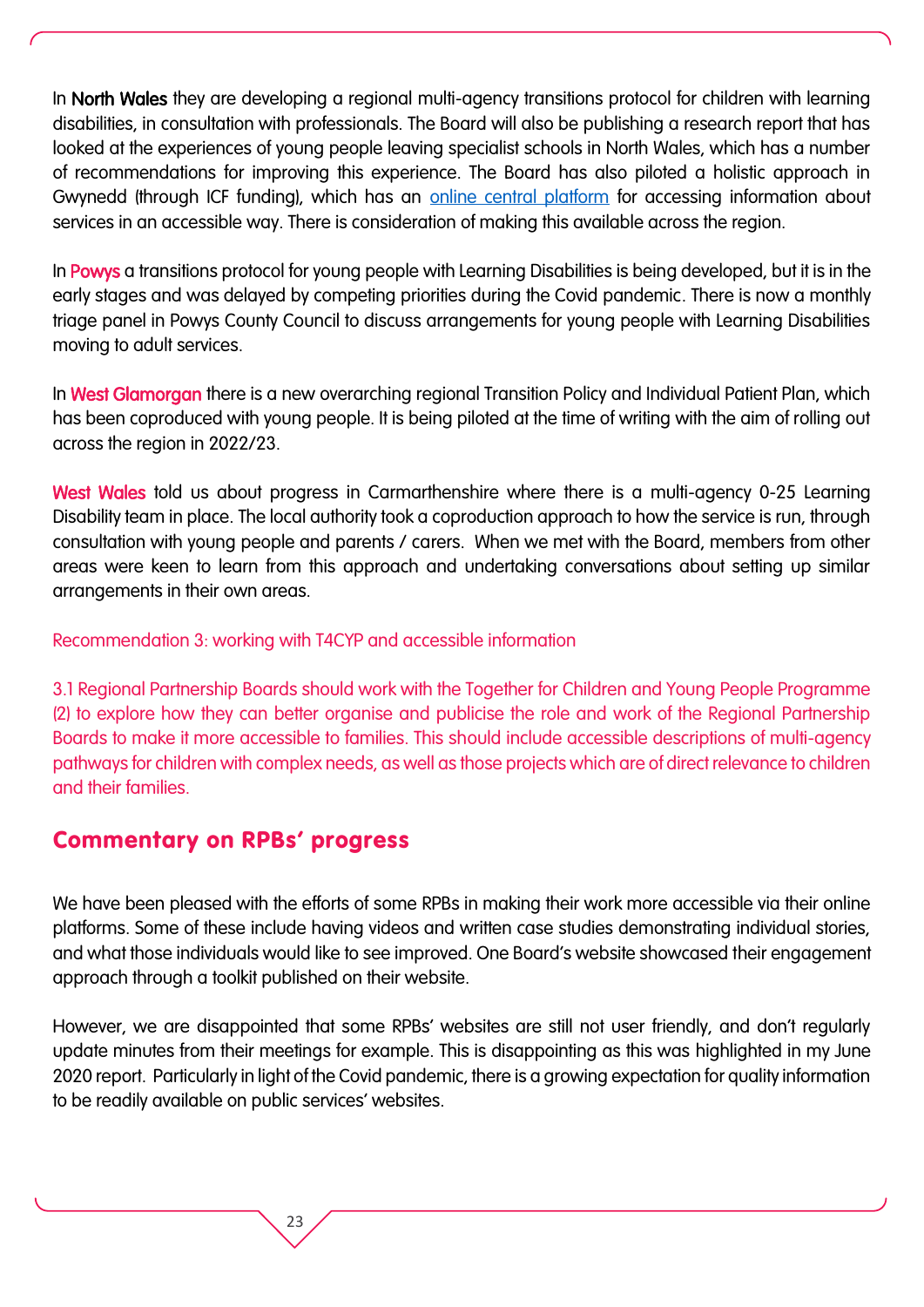In terms of the services available to children and young people, there has been some progress by local health boards to better advertise CAMHS services during the pandemic and, where multi agency pathways are established, some information about their services is available online. However, it remains the case that this information is not easily available in every region of Wales, despite regular reminders and requests from my office.

We are pleased to report all Boards have engaged with T4CYP and the NEST / NYTH framework, although one region noted that they were waiting for a funding injection before advancing plans to embed the Framework in their work. As we set out elsewhere, there is a real need to support RPBs to implement the NEST / NYTH framework, and for them to be held to account in their ongoing delivery of it. The six-month extension of the T4CYP programme to support this is welcome; it is unclear as yet what this programme of work will consist of and whether this is sufficient time to get all the Boards to fully embed and deliver the framework.

## Examples of positive progress

Cwm Taf Morgannwg RPB's new [website](https://www.ctmregionalpartnershipboard.co.uk/) is user friendly, including films, case studies and a clear explanation of the population needs assessment process through the '100 days of engagement' framework. The case studies give individual stories including what those individuals would like to see improved in their region. It provides information to explain the work the RPB is doing in an accessible way, and shares a toolkit on engaging with citizens in their region, including specifically with children and young people. It also includes contact details for the region's Community Action Engagement Group, which is gathering views for the assessment of wellbeing and need.

Cardiff & Vale of Glamorgan Health Board has launched a new Emotional Wellbeing and Mental Health website, with dedicated sections for children, young people, parents and carers, and professionals. The website makes resources available for children and young people to support their emotional health and wellbeing more accessible online. This includes animated videos coproduced with the Health Board's Youth Board. The website also provides guidance and advice on which services are available such as the Single Point of Access service.

In Gwent, information about the SPACE-Wellbeing multi agency panels is available online, including a web [page](https://abbhealthiertogether.cymru.nhs.uk/health-for-young-people/need-help-now/urgent-adviceself-referral-camhs) which gives families the contact details of each panel so that they can self-refer, as well as information for other professionals. This includes descriptions of what to expect from the SPACE-Wellbeing panel.

In West Glamorgan the health board have recently launched a [website](https://tidyminds.org.uk/) offering advice and support for children and young people with mental health and wellbeing called *Tidy Minds*. It provides advice and signposting for children and young people, as well as advice and support for parents and carers. This website was coproduced with children and young people.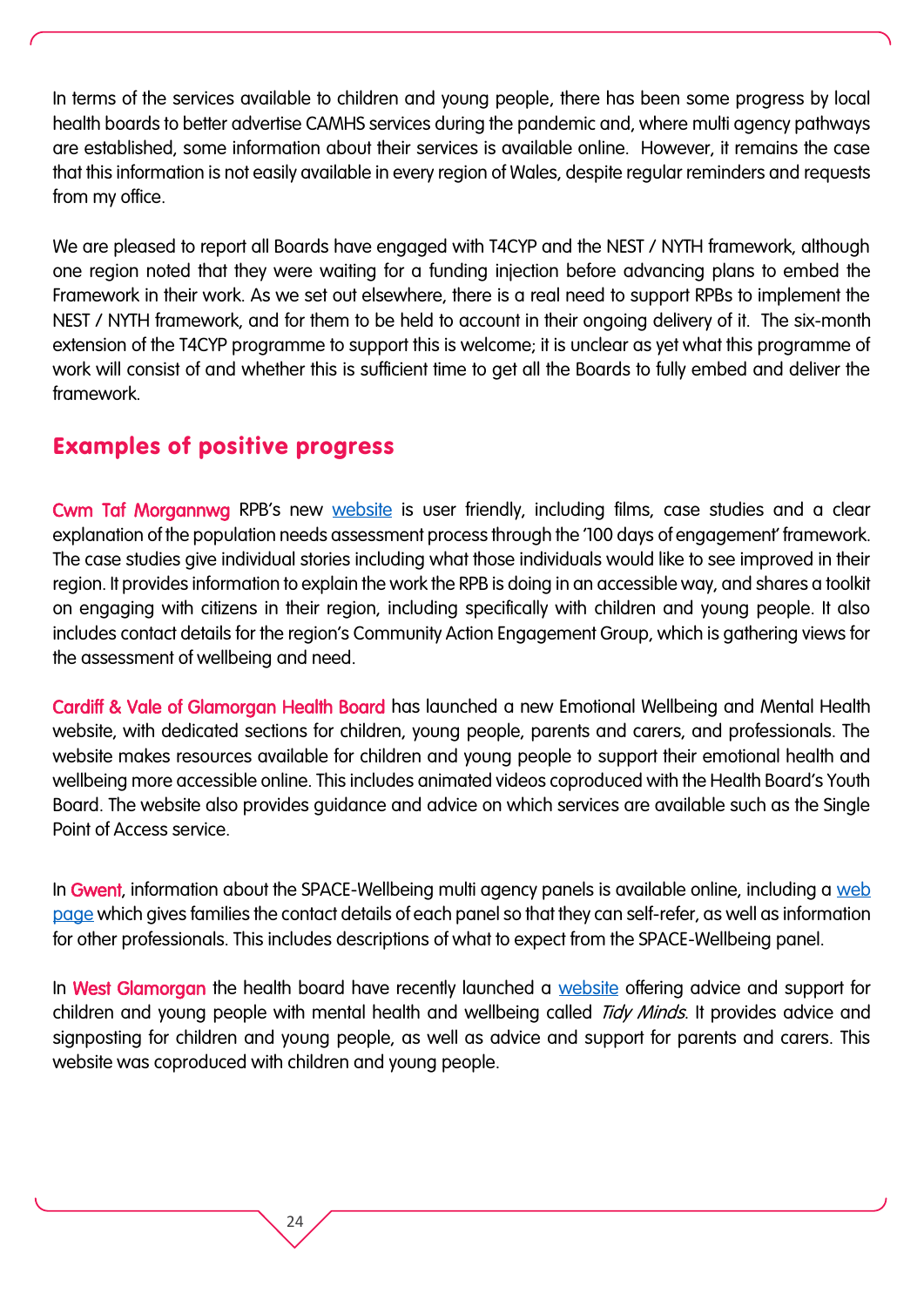3.2 Regional Partnership Boards should work with citizen and third sector representatives who work with children and young people with complex needs to make sure they are sufficiently involved in meaningful work as part of the Board, and feel fully valued as equal partners by the statutory members on it.

#### Commentary on RPBs' progress

We did not feel that any Board was able to give us a truly satisfactory response to this recommendation. Certainly, some Boards appear to be better than others with third sector involvement, and third sector partners appear to play a strong role in several of the Boards. However, we have continued to hear from third sector representatives that statutory services dominate the conversations and that they are not always valued as equal partners.

While several of the Boards were able to demonstrate third sector involvement in their meetings, and delivery of services in partnership with the third sector, we saw little evidence that Boards were actively reviewing the role of third sector partners to ensure they are embedded in decision making.

Just one of the RPBs visits included contributions from citizen representatives during the meeting with Sally – West Glamorgan. We were pleased to see that two service user representatives raised points within the meeting we attended, and indeed we also saw those representatives make suggestions in emails, including alerting the Board to the work of another RPB giving information on their population needs assessment on their website.

We are pleased to hear that Welsh Government have established a new task and finish group considering the membership of RPBs and the position and contributions of third sector, citizen and carer representatives. We understand that the statutory guidance may be amended in relation to the membership of Boards. We would welcome such a move to ensure the active and meaningful involvement of third sector, citizen and carer representatives.

## Examples of positive progress

West Glamorgan were the only Board we met with where citizen representatives were active contributors to the meeting. Involvement of citizen representatives in our meetings with the RPB, including making contributions to the discussion, and following up with emails sharing good practice from other regions.

Cardiff and Vale of Glamorgan are developing a participation framework, with the third sector supporting delivery of this in partnership with the RPB. There is a plan to make significant investment in this work, which will go out to tender bids. The work will link in to existing fora and take a co-production approach. As well as representation on the RPB and Starting Well Partnership, the delivery groups for Emotional Health and Wellbeing and Disability have operational third sector representatives and a stakeholder group for wider engagement across the workstreams.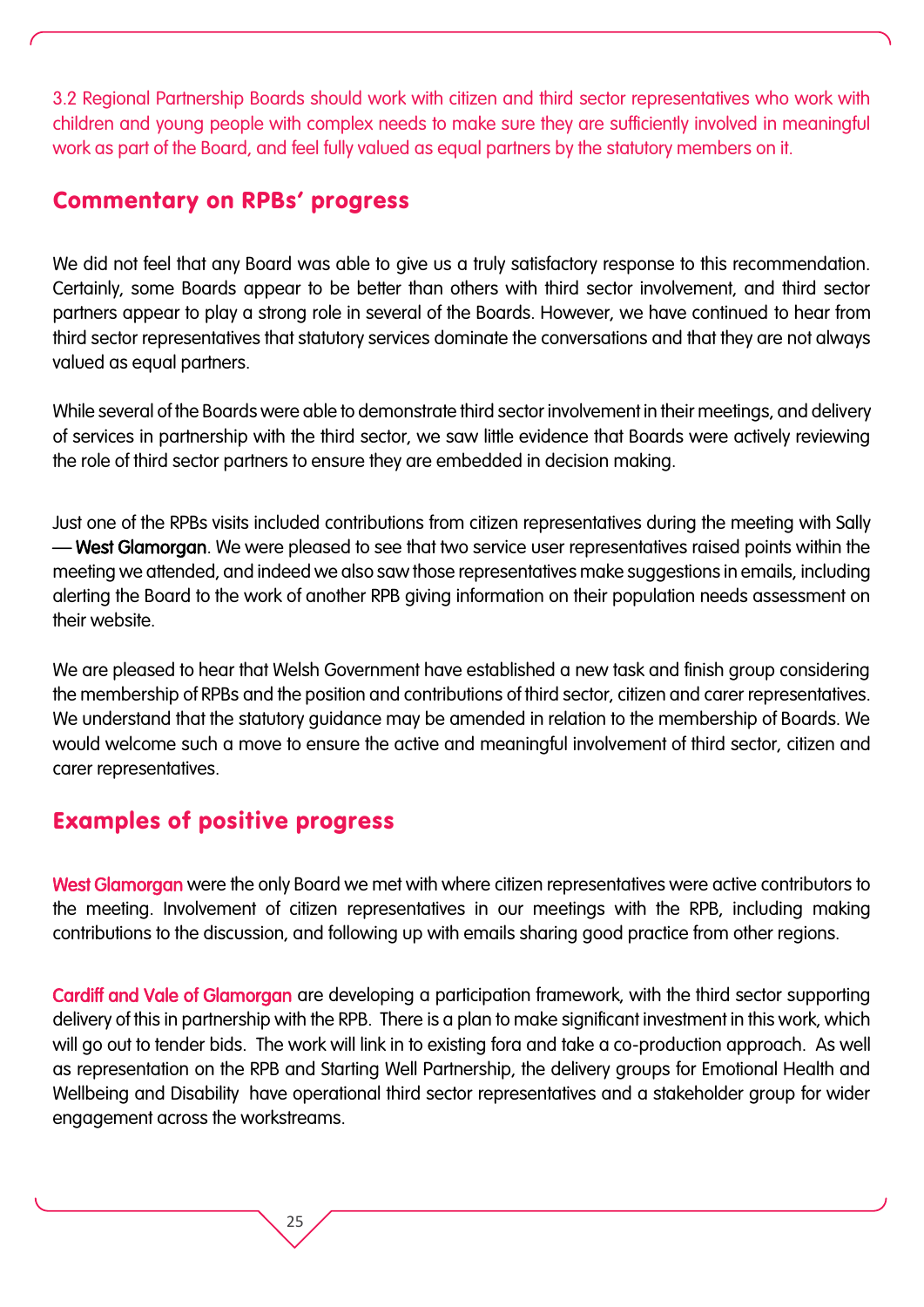In Gwent the ICF team and Performance Management Office that support the RPB have worked closely with third sector umbrella colleagues (GAVO and TVA) to ensure partners are embedded in the planning and decision making of areas concerning children with complex needs. Voluntary sector organisations have helped plan the allocation of ICF funding in line with WG recommendations. Sparkle voluntary organisation is also involved in the strategic regional subgroup on children with complex needs.

3.3 Regional Partnership Boards should develop a memorandum of understanding with Public Services Boards on potential cross-over issues where these related to children and young people, which includes an agreement on how to approach those issues which would benefit from joint working between Regional Partnership Boards and Public Service Boards, such as having arrangements in place for funding applications or joint commissioning.

### Commentary on RPBs' progress

RPBs were able to tell us that they had met with their PSB or PSBs, and several had agreed a Memorandum of Understanding or way forward ensuring they engage on issues where there is crossover. Those that had not developed a Memorandum of Understanding were in the process of considering their approach to work more closely with the PSB. Most RPBS told us they were working closely with the PSB or PSBs in their region on their population needs assessments, market stability reports, and well-being assessments.

## Examples of positive progress

Gwent has a Wellbeing Assessment Group which combines members of the RPB and PSB and have worked together on developing a joint population needs assessment and wellbeing assessment. The region is developing a regional PSB in order to link up issues of overlap. Gwent RPB continue to meet with the five PSB Chairs in the region to discuss common challenges and responding in partnership.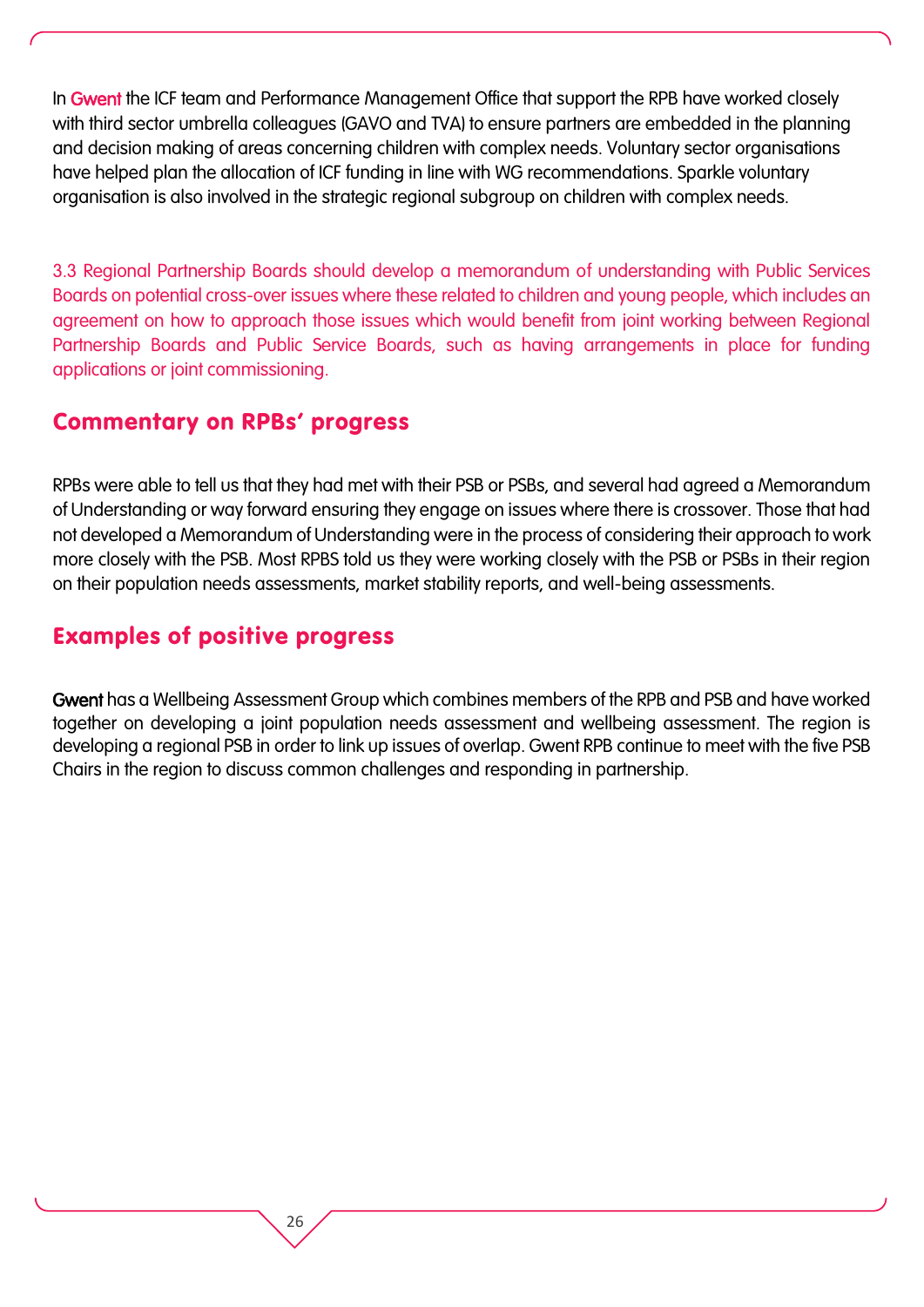## Annex 2: Welsh Government's response to our 2020 recommendations

- 1. As the responsible body for the administration of funding for Regional Partnership Boards, Welsh Government need to demonstrate leadership by clarifying their responsibility for the framework within which Regional Partnership Boards operate. Welsh Government should ensure that robust accountability mechanisms are in place for Regional Partnership Boards to report on their work on multi-agency arrangements for children with complex needs, including transitions to adult services. This should include proactively reviewing Regional Partnership Boards' Area Plans and monitoring progress against their ambitions through Annual Reports and meetings.
- 2. Welsh Government will need to support Regional Partnership Boards with their long term strategies. This support will be needed more than ever because of the current circumstances, and should make clear how Welsh Government will make funding available to achieve better experiences and outcomes for children and their families. This should include system change that will help families experience a 'no wrong door' approach in every region such as integrated teams, panel and hub models to provide timely joined-up help, drop in centres and plans for integrated residential provision where needed.

### Commentary on Welsh Government's progress

27

We welcome changes made to the [Social Services and Well-being \(Wales\) Act 2014 Part 9 Guidance](https://socialcare.wales/hub/statutory-guidance) in 2020. We have seen the impact of these changes in the work of RPBs, including the setting up of children's subgroups in every Board, and a clearer definition of 'children with complex needs'. We also welcome the changes to population needs assessment guidance which brings a focus to children and young people.

We acknowledge Welsh Government have made significant funding available specifically for some of the aims included in our No Wrong Door recommendations, most notably for new safe accommodation for children with complex needs. They have also set out their expectations for a focus on integrating children and young people's services in ICF guidance and the population needs assessment guidance.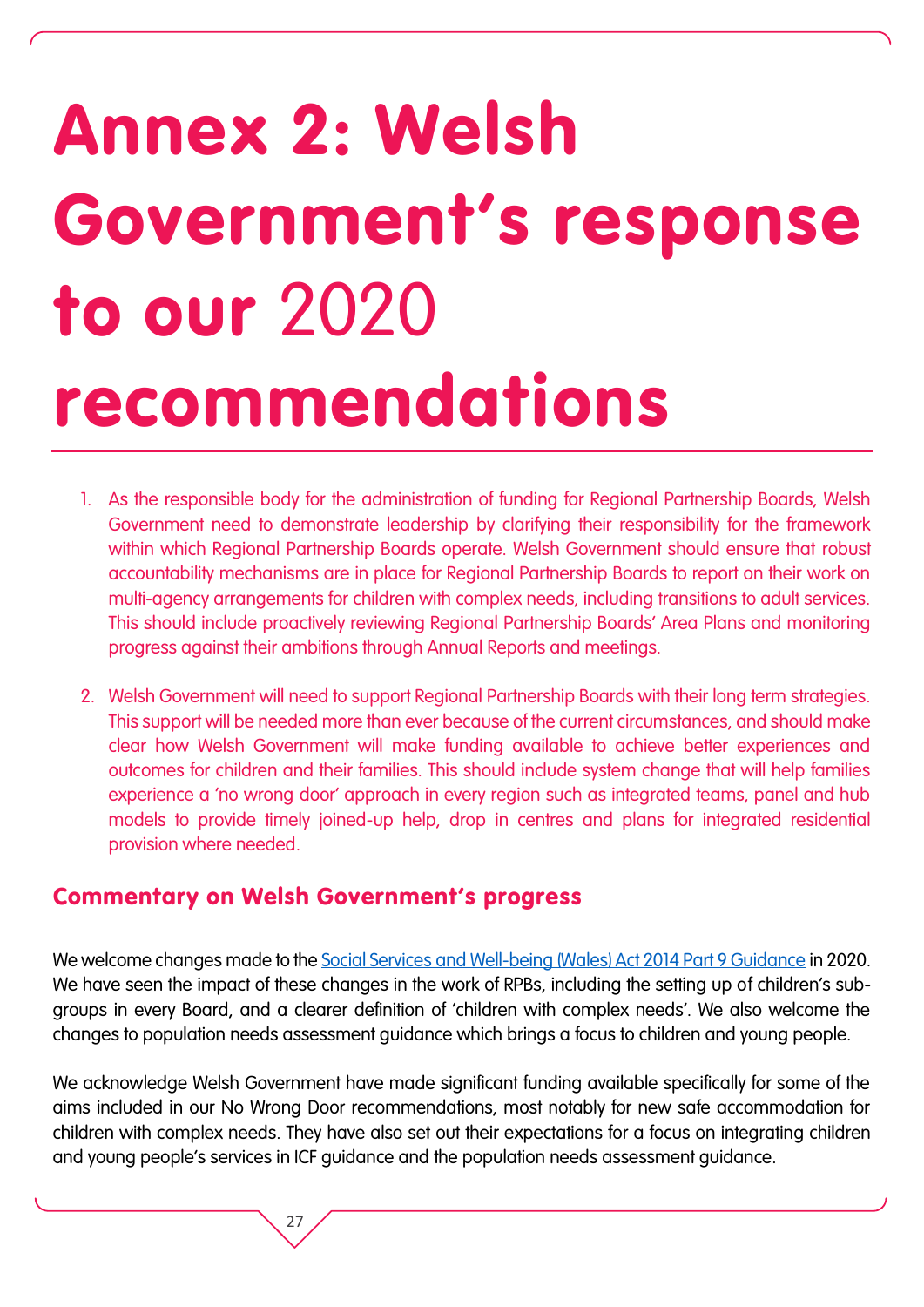Welsh Government have also demonstrated their commitment to this agenda by scrutinising the work of the Boards on integrating services through regular meetings with them.

We have been pleased to see:

- o Welsh Government's engagement with the RPBs, including regular meetings by the Deputy Ministers, and the organisation of shared learning events. The Commissioner's office was pleased to be able to present at one of these shared learning events, which focused on participation and engagement of children and young people in Population Needs Assessments and Market Stability Reports.
- o The amendments which have been made to the Populations Needs Assessments supplementary [guidance for RPBs.](https://gov.wales/sites/default/files/publications/2021-03/population-needs-assessments.pdf) There is a clearer focus on children and young people, and we are particularly pleased to see the way in which RPBs have picked up on this.
- o Funding we are aware that Welsh government is considering longer term funding which brings together ICF and transformation funding, which will be in part to support the implementation of NEST / NYTH. We are pleased to see this response to our previous comments on the short termism of funding, and know that RPBs would welcome such a commitment to longer term funding. Their December 2021 response to us says "Children with complex needs will also continue to be a focus for the new Fund to replace the Integrated Care Fund and Transformation Fund" but at the time of writing in February 2022 the full details of this have not yet been published.
- o The [Rebalancing Care and Support White Paper](https://gov.wales/sites/default/files/consultations/2021-01/consutation-document.pdf) promises a strengthening of regional partnership arrangements in relation to governance and scrutiny, planning and
	- performance, engagement and voice, integrated service delivery, and rebalancing the social care market.
- o An extension to the work of the T4CYP programme to September 2022, specifically to support:
	- "Working with Regional Partnership Boards, to continue supporting RPBs with NEST implementation and liaison with CoP arrangements prior to handover to the WG Nest implementation lead when recruited; and
	- Neurodevelopmental Services, to allow time for consideration of the D&C review with a view of developing future improvement and support activity in this area."

### What we need to see now:

- o The robust accountability mechanism we have called for is not yet in place. It is absolutely paramount for embedding and delivering the NEST / NYTH framework as a region. The six month extension of the T4CYP programme is welcome but what is needed is a longer term approach to ensure the success of this important framework.
- o The proposals resulting from the White Paper on Rebalancing Care need to be strengthened in respect of RPBs' role and operations, including pooled funding arrangements. We note that in their December 2021 response to us, the Welsh Government "have not ruled out extending the Regulations", but there does not appear to be an appetite to do this at present. We would advocate based on the work of our two reports that this is necessary in order to secure and embed quality, multi-agency provision in each region for children and their families.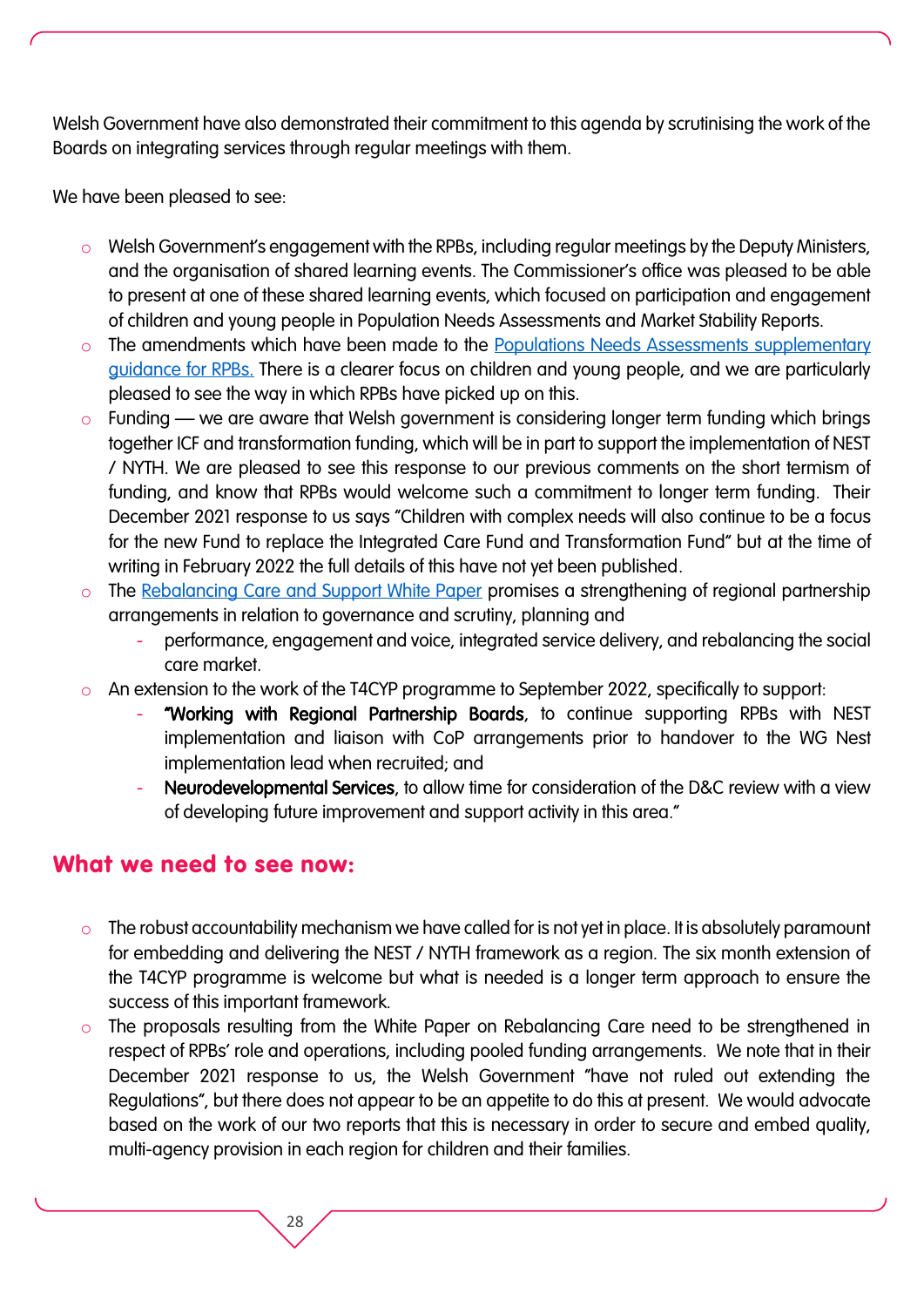The delivery of a long term funding mechanism which allows RPBs to plan ahead for multiple years in order to embed a No Wrong Door approach through the NEST / NYTH framework.

The Government's December 2021 response refers to RPBs' annual reports as "an opportunity to demonstrate to a wider audience the work RPBs have achieved over the past year." But as we've already noted, RPB websites are not all particularly accessible and these reports vary greatly in length and accessibility. We'd expect more to be done to inform and engage citizens including children about the work and remit of the RPB.

3. Welsh Government should amend the Partnership Arrangements and Population Assessments Regulations to require pooled funding for a 'no wrong door' approach for children and young people.

## Commentary on Welsh Government's progress

In the update we received from the Deputy Minister in October 2020, we were told that it would not be possible to amend regulations before the end of the Senedd term. We now urge Welsh Government to make those amendments. In the December 2021 update the Government says "our focus at present is on developing regional approaches to residential care for children with complex needs, and encouraging the regional partners to develop more innovative models of delivery such as micro-care and an expanded social value sector." It is unlikely that new safe accommodation for complex needs can truly be jointly commissioned and delivered without the pooling of funds and resources.

A particular example of where pooled or shared funding arrangements are not successfully being deployed is in Continuing Care arrangements. This is because joint working is mandated by the Continuing Care guidance but the pooling of funds is optional. It is clearer than ever to us that this must be an area where pooled or shared funding arrangements should be mandated. The current guidance encourages pooled funding but does not make it mandatory. It is clear from the regular casework that we receive, as well as representations from senior professionals in health boards and local authorities, that the current arrangements are not working for families.

In their December 2021 response to us, Welsh Government reiterated that they "have decided against establishing the Regional Partnership Boards (RPBs) as legal corporate entities at this time". There does not appear to be an alternative coming forward however in addressing the issues we've been raising such as funding arrangements. The Government plans to 'increase opportunities' for pooled budgets but opportunities already exist and aren't being taken up.

The response quotes the KPMG report from June 2020 on residential arrangements for over 65s. That report found that five RPBs do not physically pool their funds, they just have shared reporting mechanisms. Some but not all regions have a pooled funding manager in place. The report notes that the Welsh Government expected physically pooled budgets when the legislation was created and yet this isn't being followed up with RPBs strongly. The report also recognises some potential benefits to pooled funds, for example to have regional data to drive strategic decisions, and to enable proper joint commissioning. These are, by their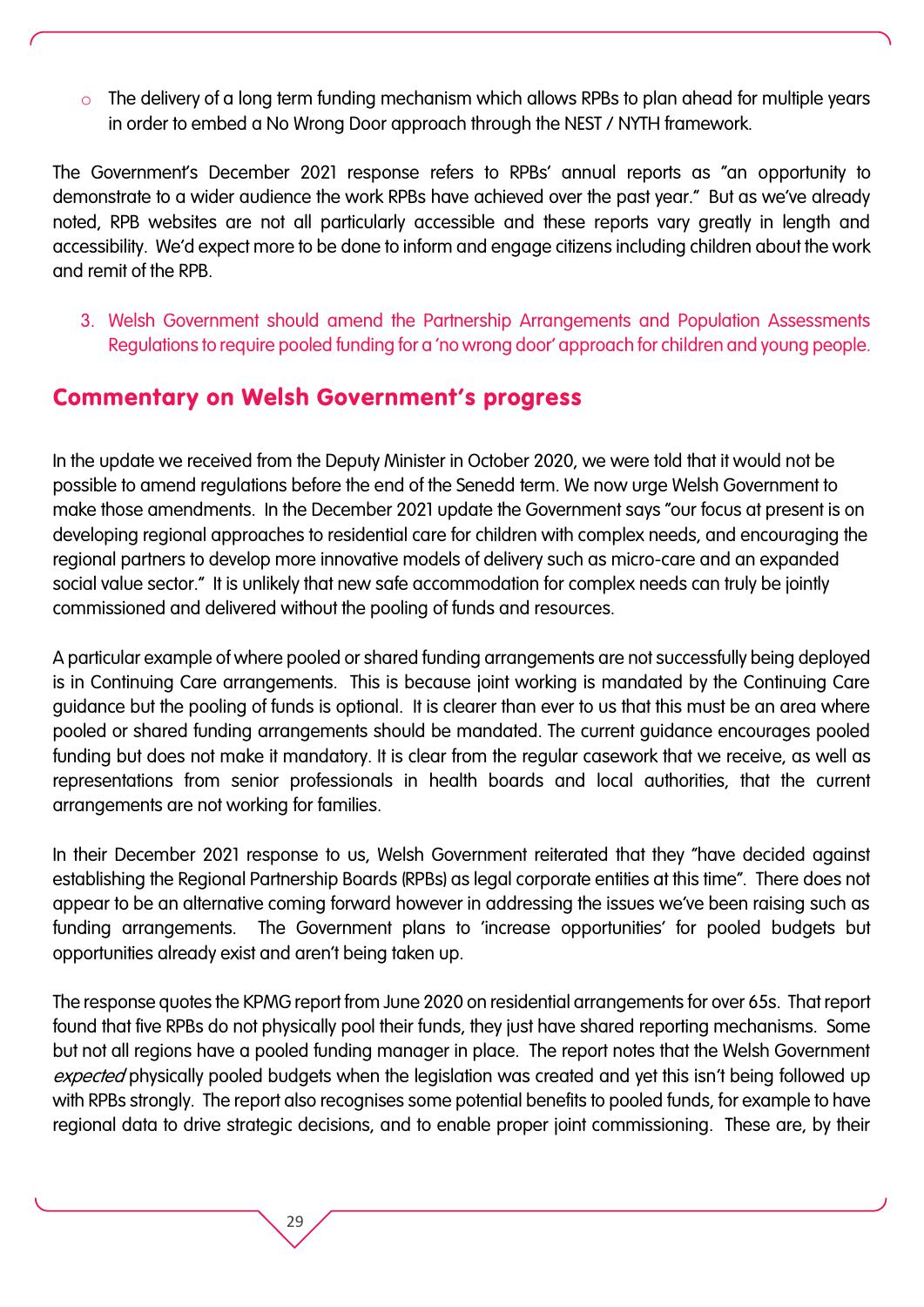very nature, core components of a No Wrong Door approach, and prerequisites for provision such as Continuing Care and Regional Safe Accommodation to be taken forward properly on a multi agency basis.

#### 4. The current Welsh Government review of 'safe accommodation' must lead to concrete action being taken to develop new residential provision in Wales for children with complex needs upon reporting.

### Commentary on Welsh Government's progress

We have been encouraged by Welsh Government's response to this recommendation. We have been particularly pleased with Welsh Government's £2 million of funding made available for RPBs specifically to develop new safe accommodation for children with complex needs and the [specific ICF guidance](https://gov.wales/sites/default/files/publications/2021-02/integrated-care-fund-revenue-capital-and-dementia-guidance-2021-2022.pdf) accompanying it.

Most RPBs have responded with plans for new safe accommodation, and most of these have input from both health and social care, including therapeutic support. Some also include third sector involvement. None of the provisions have yet opened however or have a scheduled timeline to open. Disagreements continue in some areas as to who should be involved and what the model should be, in the absence of a national model from the Government.

As we outlined earlier in this response, we are concerned that while these new beds are very welcome, there remain serious issues with disputes between agencies on arranging placements for children and young people with complex needs. These new plans will provide a vital service and help to prevent children unnecessarily being placed in tier 4 CAMHS provision, secure accommodation outside Wales, or inappropriately placed in hospital. However, it is clear to us that far more needs to be done to ensure services are brought together to organise suitable placements for children with those most complex needs, and that the agencies involved – in all regions - do not have a functioning inter-agency process for organising those placements for children with the most complex needs.

5. Welsh Government and the Together for Children and Young People Programme (2) should work with their partners and with Regional Partnership Boards to organise further shared learning events to focus specifically on a 'no wrong door' approach for children and young people with complex needs.

These shared learning events should include discussions of barriers between services' use of language (particularly but not confined to health, social care and education) around children with complex needs, in order to promote the new broader definition under the revised Part 9 statutory guidance, as well as being guided by the National Commissioning Board Wales' definition. The events should also include discussions of the issue of how information is shared and resources are pooled, and whether the current information sharing system needs improvement.

### Commentary on Welsh Government's progress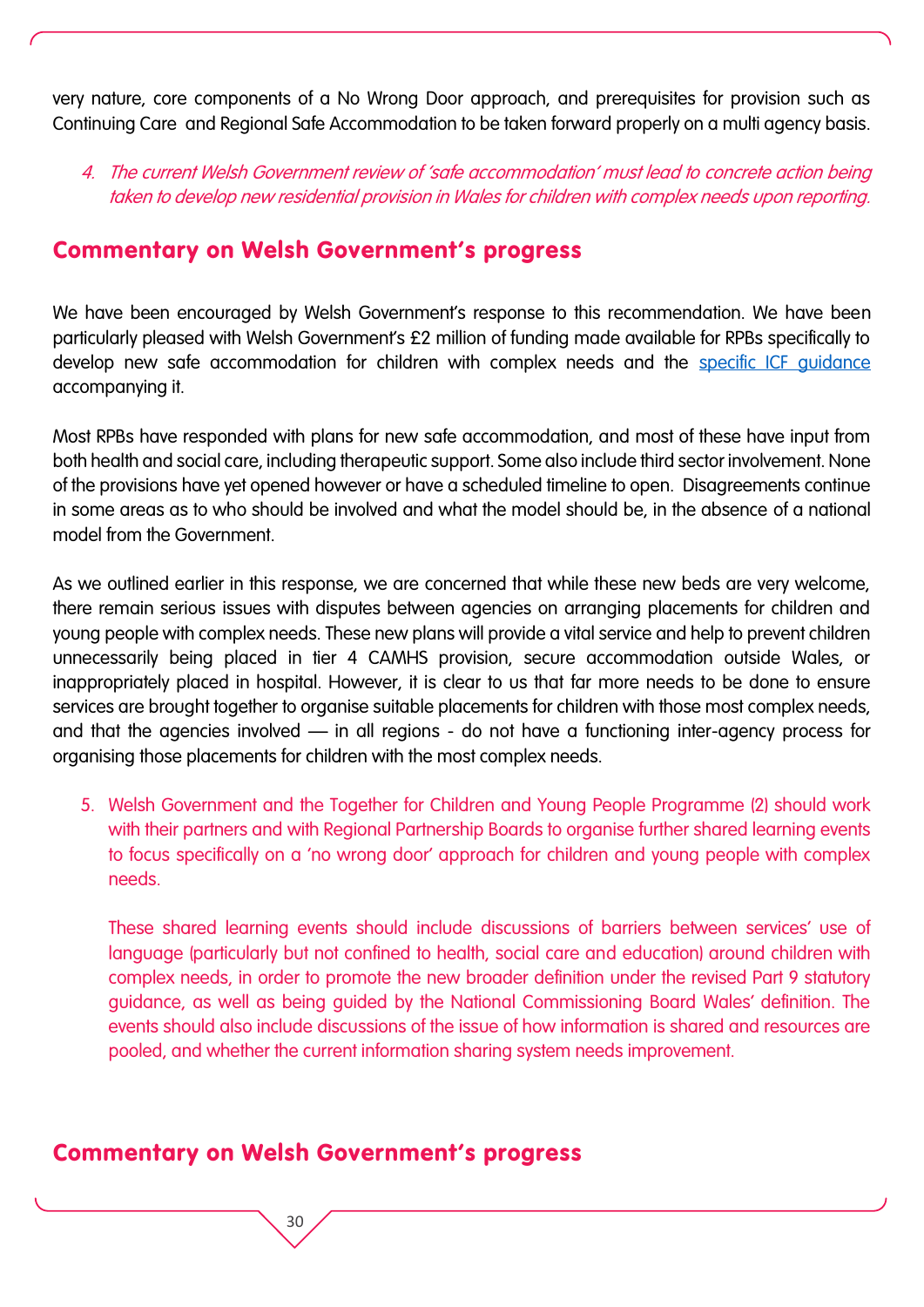We are pleased to report that Welsh Government have been working with T4CYP, and have organised four shared learning events with all the RPBs. This included an online session with all RPBs on participation and engagement for their population needs assessments and market stability reports. Our office was pleased to be able to present at this event on taking a children's rights approach to engaging with children and young people to influence strategic plans. T4CYP have also been proactively engaged with the RPBs and Welsh Government in developing the NEST / NYTH Framework.

As outlined earlier, though, we heard quite often from Boards who were unaware of innovative work happening in another region. We would hope that these shared learning events would mean Board were more aware of work outside their region, but it is clear that more must be done to share practice.

## Contact details